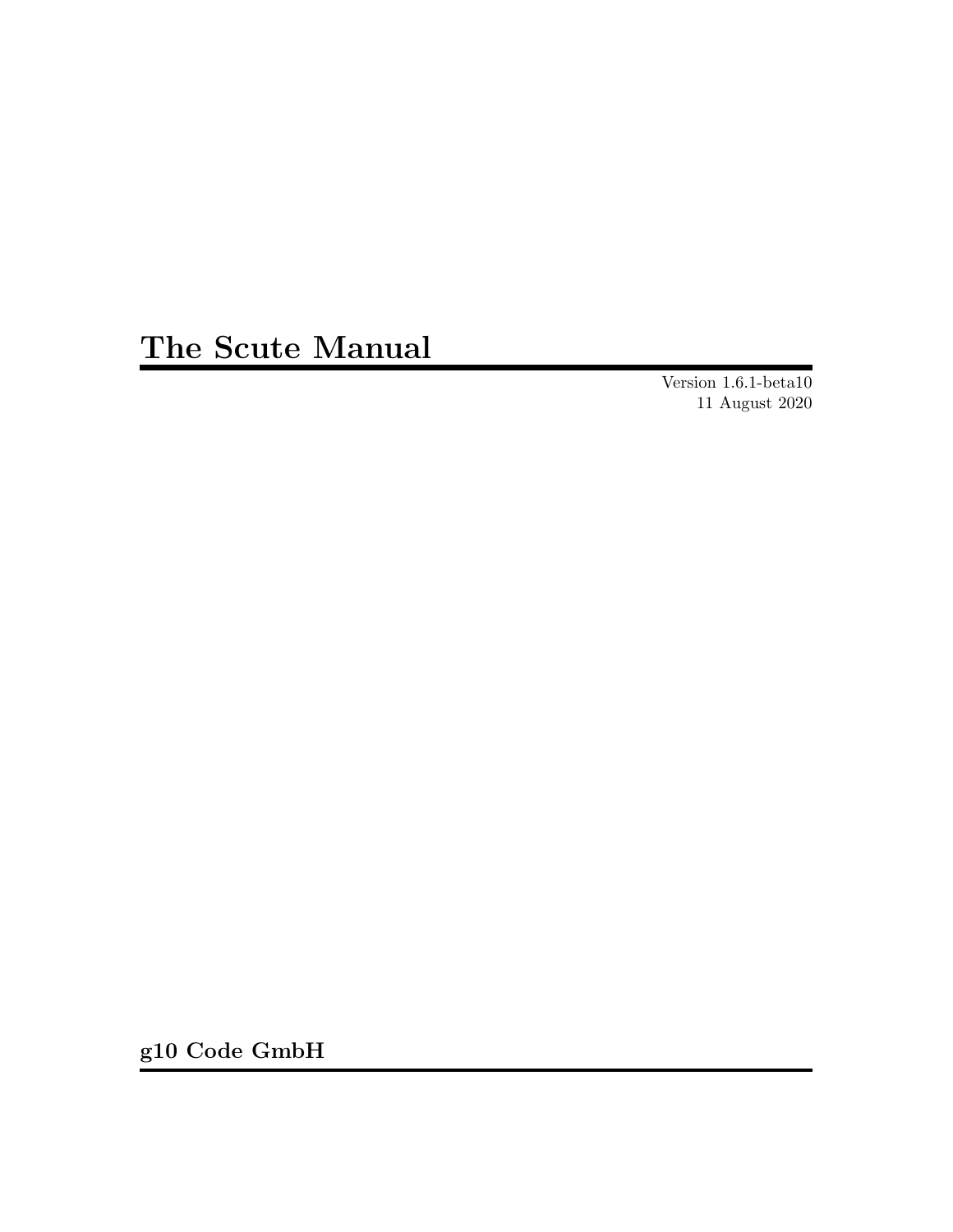This is The Scute Manual for Scute version 1.6.1-beta10 and was last updated 11 August 2020. Scute is a PKCS#11 provider on top of GnuPG.

Copyright © 2006, 2007, 2008, 2009, 2010, 2017, 2019, 2020 g10 Code GmbH.

The Scute Manual is free software; you can redistribute it and/or modify it under the terms of the GNU Lesser General Public License as published by the Free Software Foundation; either version 2.1 of the License, or (at your option) any later version. The text of the license can be found in the section entitled "Library Copying".

The Scute Manual is distributed in the hope that it will be useful, but WITHOUT ANY WARRANTY; without even the implied warranty of MERCHANTABILITY or FITNESS FOR A PARTICULAR PURPOSE. See the GNU Lesser General Public License for more details.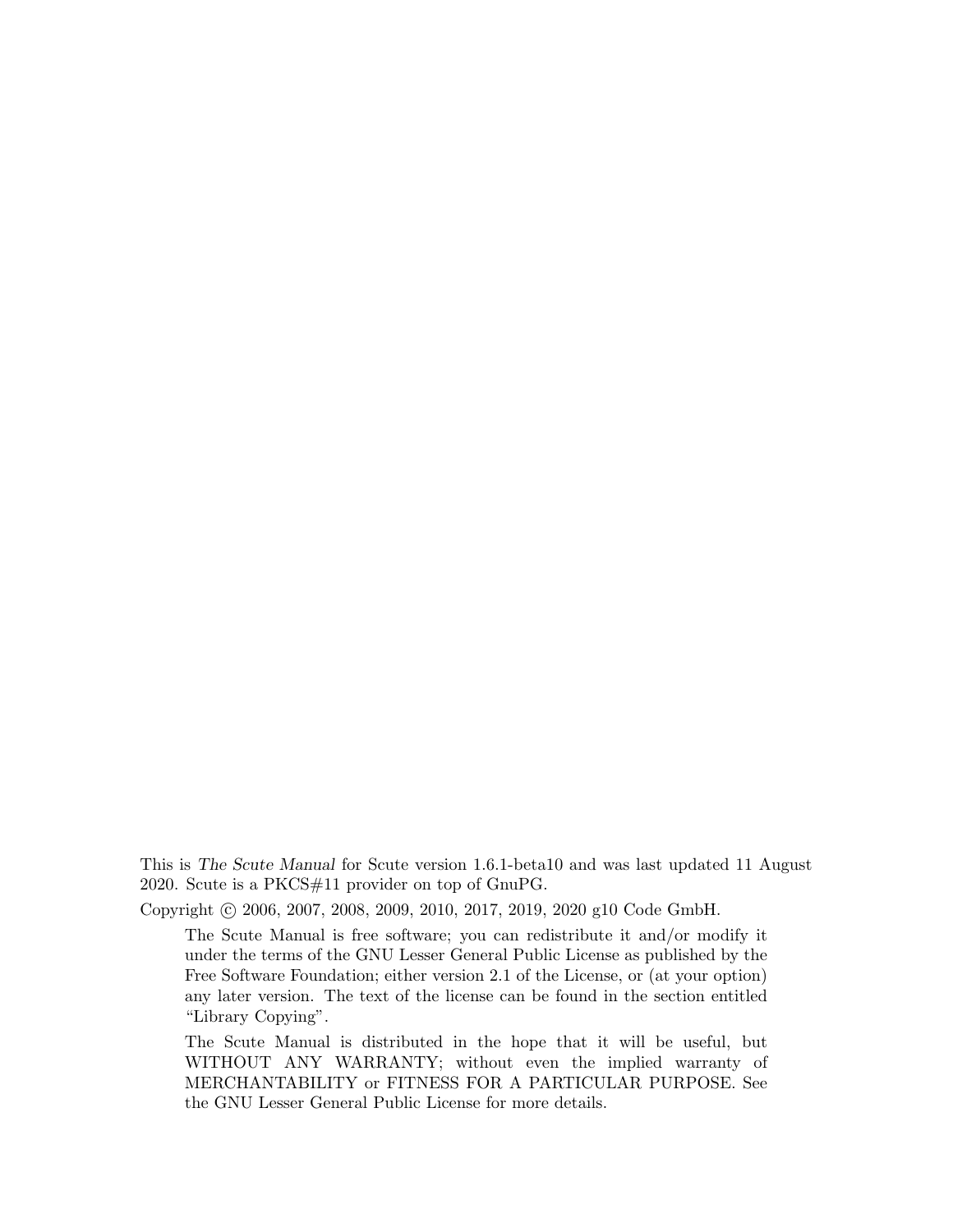## Table of Contents

| 1              | $Introduction \dots \dots \dots \dots \dots \dots \dots \dots \dots \dots \dots \dots \dots \dots \dots$                        |
|----------------|---------------------------------------------------------------------------------------------------------------------------------|
|                | 1.1                                                                                                                             |
|                | 1.2                                                                                                                             |
|                | 1.3                                                                                                                             |
| $\overline{2}$ | $\bf{3}$                                                                                                                        |
|                | 2.1                                                                                                                             |
|                | 2.2<br>3                                                                                                                        |
|                | 2.3<br>$\overline{4}$                                                                                                           |
|                | 2.3.1<br>Creating a CSR $\dots \dots \dots \dots \dots \dots \dots \dots \dots \dots \dots \dots \dots \dots$<br>$\overline{4}$ |
|                | 2.3.2<br>5                                                                                                                      |
|                | 2.3.3<br>-6                                                                                                                     |
|                | 2.3.4<br>-6                                                                                                                     |
| 3              | 3.1<br>3.2                                                                                                                      |
|                |                                                                                                                                 |
| 4              |                                                                                                                                 |
| 5              |                                                                                                                                 |
| 6              |                                                                                                                                 |
| 7              |                                                                                                                                 |
|                | 7.1                                                                                                                             |
|                | 7.2                                                                                                                             |
|                | 7.3                                                                                                                             |
|                |                                                                                                                                 |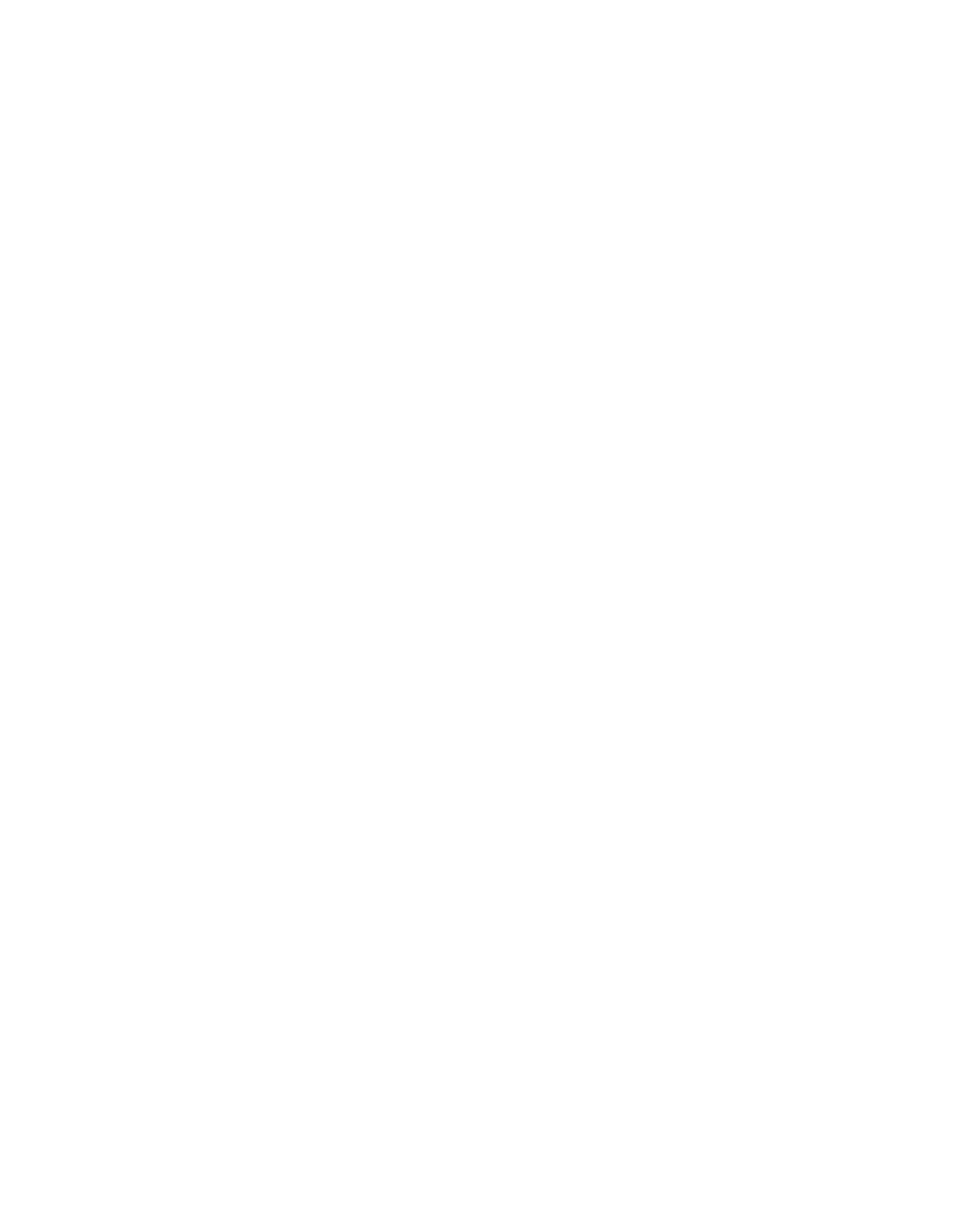## <span id="page-4-0"></span>1 Introduction

Scute is a PKCS #11 implementation for the GnuPG Agent using the GnuPG Smart Card Daemon. Currently, OpenPGP and PIV cards are supported.

Scute enables use of the OpenPGP smart card or a PIV smart card in applications supporting PKCS  $#11$  compliant security tokens. The main application at this time is client authentication in Mozilla-based web browsers. In the future, other applications will be supported.

## 1.1 Getting Started

This manual documents the Scute module, how it can be used for common applications supported by it, and how it can be extended and improved by programmers. It is thus a user manual as well as a developer manual.

The reader is assumed to possess basic knowledge about cryptography in general, and public key cryptography in particular. The underlying cryptographic engines that are used by the library are not explained, but where necessary, special features or requirements are provided.

This manual can be used in several ways. If read from the beginning to the end, it gives a good introduction into the module and how it can be used in an application. Forward references are included where necessary. Later on, the manual can be used as a reference manual to get just the information needed about any particular application of the module.

### 1.2 Features

Scute is currently the only implementation of PKCS #11 for the OpenPGP smart card. Apart from that, it offers a couple of other benefits:

it's free software

Anybody can use, modify, and redistribute it under the terms of the GNU General Public License (see [\[Library Copying\], page 23](#page-26-0)).

it's built to grow

Although Scute initially provided a single function, client authentication using OpenPGP smart cards in Mozilla-based web browsers, it was built with the intention of supporting other applications as well in the future.

it's easy Building and installing Scute is easy, and preparing smart cards for use with Scute is a snatch using the GnuPG 2 framework. The integration of Scute into the application is seamless.

### 1.3 Overview

Scute is a security device that implements the PKCS  $#11$  interface for security tokens. Applications which know how to use the PKCS #11 interface to access security tokens for cryptographic operations can use Scute to access the OpenPGP smart card. An important example of such an application is the Firefox web browser by the Mozilla project, which uses the Mozilla Network Security Services library (NSS).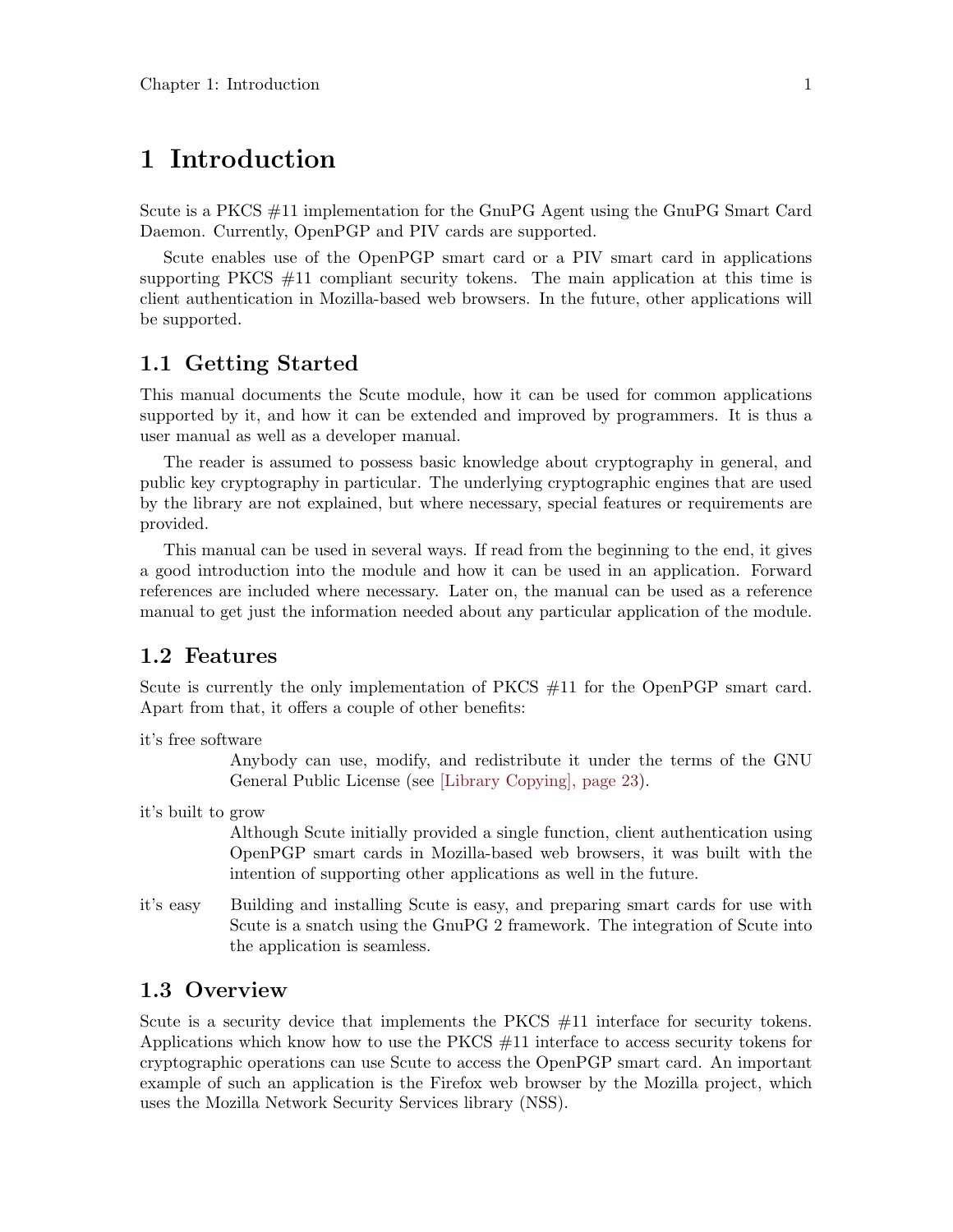Scute itself does not include a driver for the smart card itself. Instead, it uses the GnuPG 2 framework to access the smart cards and associated data like certificates. Scute acts as the glue between the application and GnuPG 2.

Currently supported usages are client authentication over HTTPS with Firefox (allowing users to authenticate themselves to a remote web service without entering their log-in information), email signing with Thunderbird, and document signing with LibreOffice.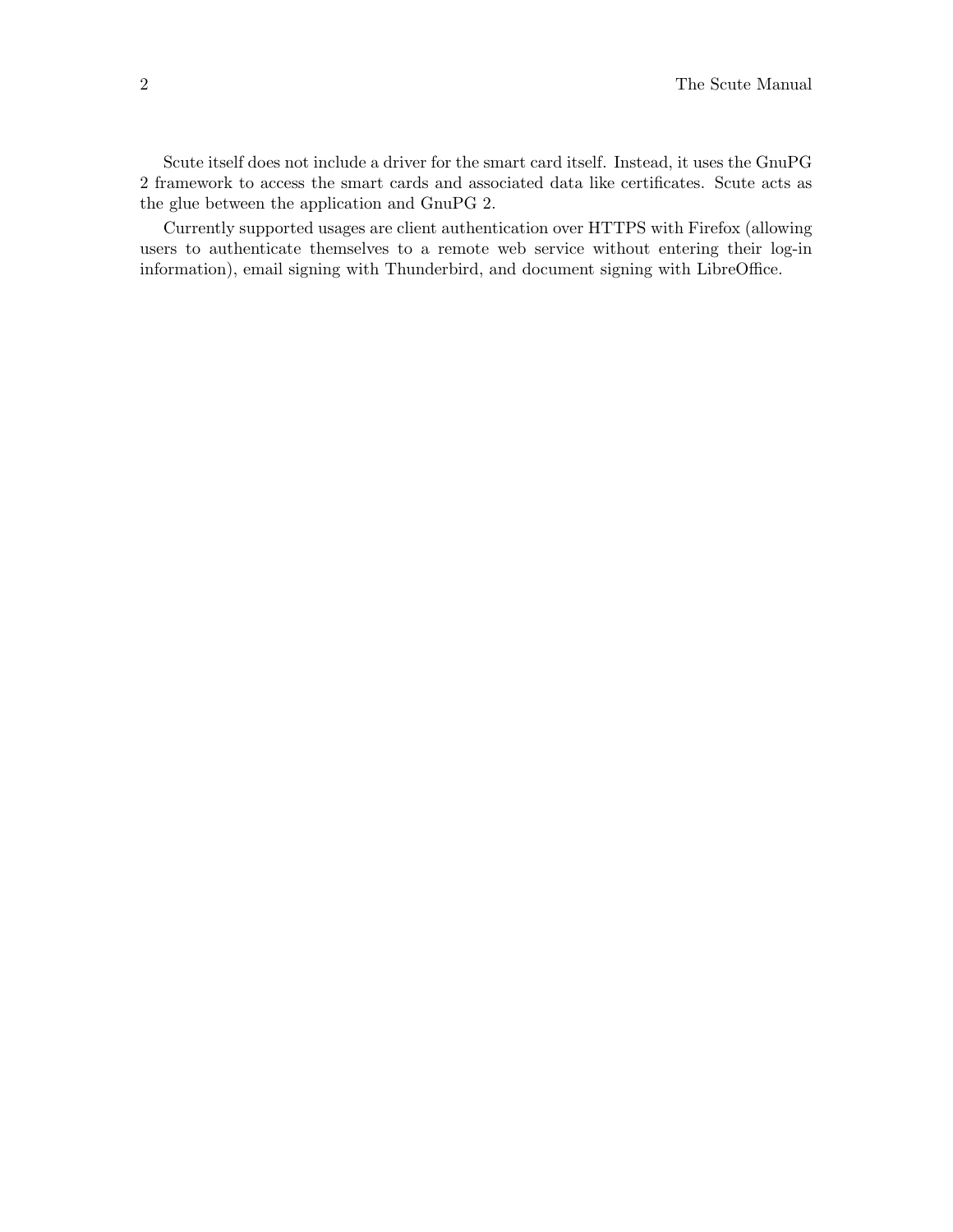## <span id="page-6-0"></span>2 Preparation

To use Scute, you first have to install the software. You also have to prepare each card you want to use with Scute before it can be used. Furthermore, you need to configure the application to make use of Scute for cryptographic operations. This chapter explains each of these steps in detail.

## <span id="page-6-1"></span>2.1 Prerequisites

There are two types of dependencies for Scute: compile-time dependencies and run-time dependencies. The compile-time dependencies only need to be fulfilled when Scute is compiled and installed. The run-time dependencies need to be fulfilled when Scute is used in an application.

Scute depends, in addition to the essential build utilities, on the following packages at build time:

#### libgpg-error

Scute uses the GnuPG 2 framework for error handling, so it depends on the GPG error library. The minimum version required is 1.38.

#### libassuan

Scute uses the GnuPG framework for communication with the GPG Agent, so it also depends on the Assuan library. The minimum version required is 2.5.0.

At run-time, in addition to the run-time versions of the above libraries, you also need the following packages installed and configured:

GnuPG Scute uses the GnuPG 2 framework to access the OpenPGP card and for certificate management. The minimum version required is 2.2.0. For full functionality, in particular for use with the OpenVPN software, GnuPG version 2.3 is required.

Pinentry Pinentry is a dependency of GnuPG 2, so it also needs to be installed with it.

Firefox et al.

Firefox is the first application supported by Scute. In the future, other applications may be supported. The applications are not dependencies of Scute, but Scute can not be used stand-alone, so you can not experience it without an application.

## 2.2 Building the Source

Scute does comply to the GNU coding standards and thus can be compiled and installed according to the generic installation instructions found in the source package in the file INSTALL. There are no Scute specific options to the configure script.

After installation, the scute.so module file can be found in the library directory of the installation path.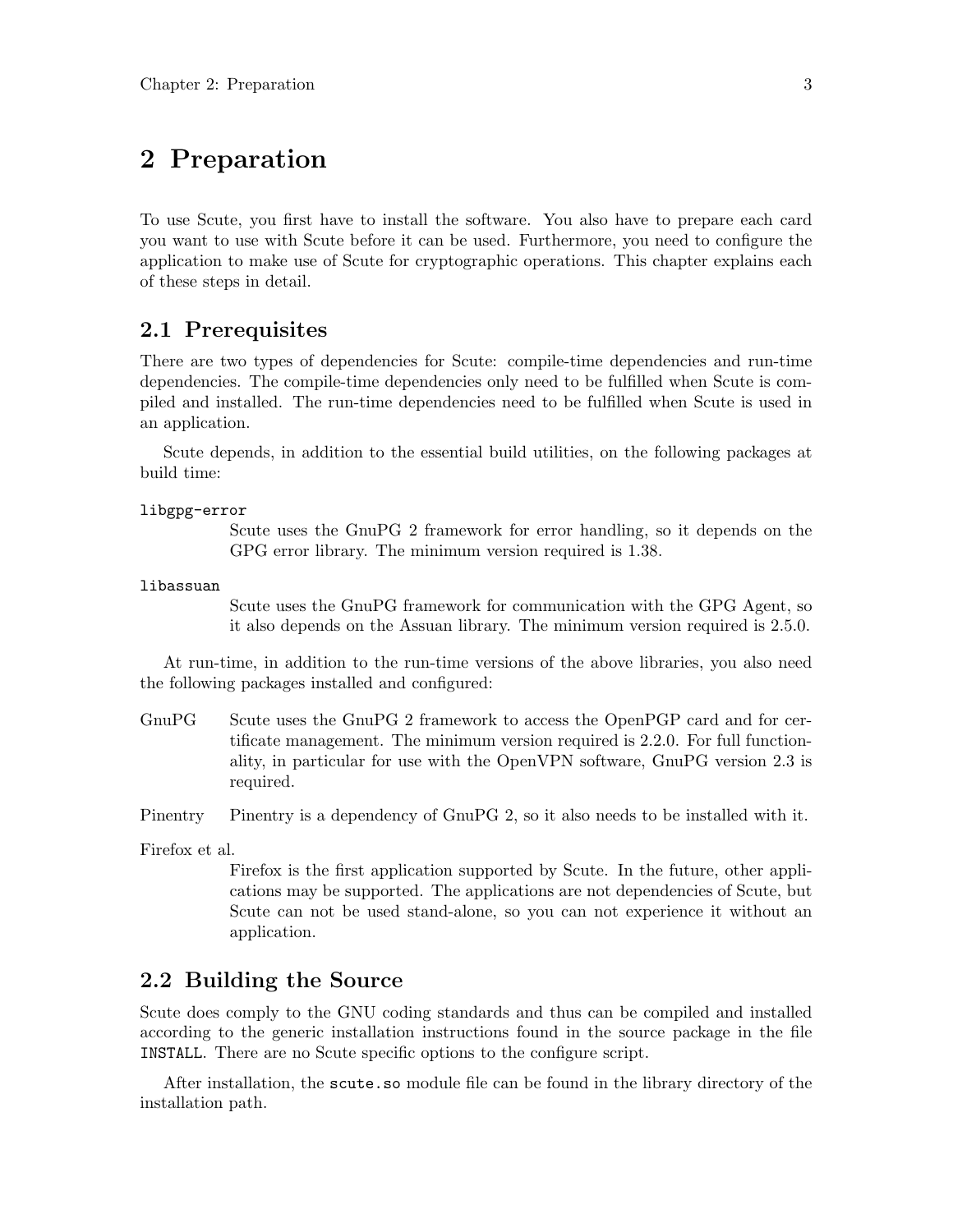## <span id="page-7-0"></span>2.3 Certificate Preparation

To use an OpenPGP card with Scute, it first has to be initialized by generating or loading a key on the card, see [the OpenPGP Card How-To.](http://www.gnupg.org/(en)/howtos/card-howto/en/smartcard-howto.html) Then a certificate has to be created and imported into GPGSM. This task involves three steps: First, a certificate signing request (CSR) has to be created that matches the key on the card. This certificate signing request then has to be submitted to a certificate authority (CA), which will create the certificate and send it back to you. At last, the certificate has to be imported into GPGSM. This section will explain all of these steps in detail.

## 2.3.1 Creating a CSR

Before you start, make sure that the GPG Agent is running, see [Section 2.1 \[Prerequisites\],](#page-6-1) [page 3](#page-6-1) and that your card is in the reader. There is no need to configure GPGSM, so you can create a CSR with the command:

```
$ gpgsm --gen-key > floppy-head.csr
Please select what kind of key you want:
   (1) RSA
   (2) Existing key
   (3) Existing key from card
Your selection? 3
```
As we create a certificate for the OpenPGP Card, the option "[3] Direct from card" should be selected.

```
Serial number of the card: 355F9746499F0D4B4ECEE4928B007D16
Available keys:
   (1) D53137B94C38D9BF6A199706EA6D5253 OPENPGP.1
   (2) B0CD1A9DFC3539A1D6A8B851A11C8665 OPENPGP.2
   (3) 53DB41052CC590A40B403F3E6350E5DC OPENPGP.3
Your selection? 3
Possible actions for a RSA key:
   (1) sign, encrypt
   (2) sign
   (3) encrypt
Your selection? 2
```
The only operation currently supported is client authentication. For this, the authentication key has to be selected. This is the third key on the card, so the options "[3] OPENPGP.3" and "[2] sign" should be chosen. Note that the key usage is only advisory, and the CA may assign different capabilities.

```
Enter the X.509 subject name: CN=Floppy Head, OU="Webserver Team", O="Snake Oil, Ltd", L=
Enter email addresses (end with an empty line):
> floppy.head@example.org
>
Enter DNS names (optional; end with an empty line):
>
Enter URIs (optional; end with an empty line):
>
Create self-signed certificate? (y/N) n
```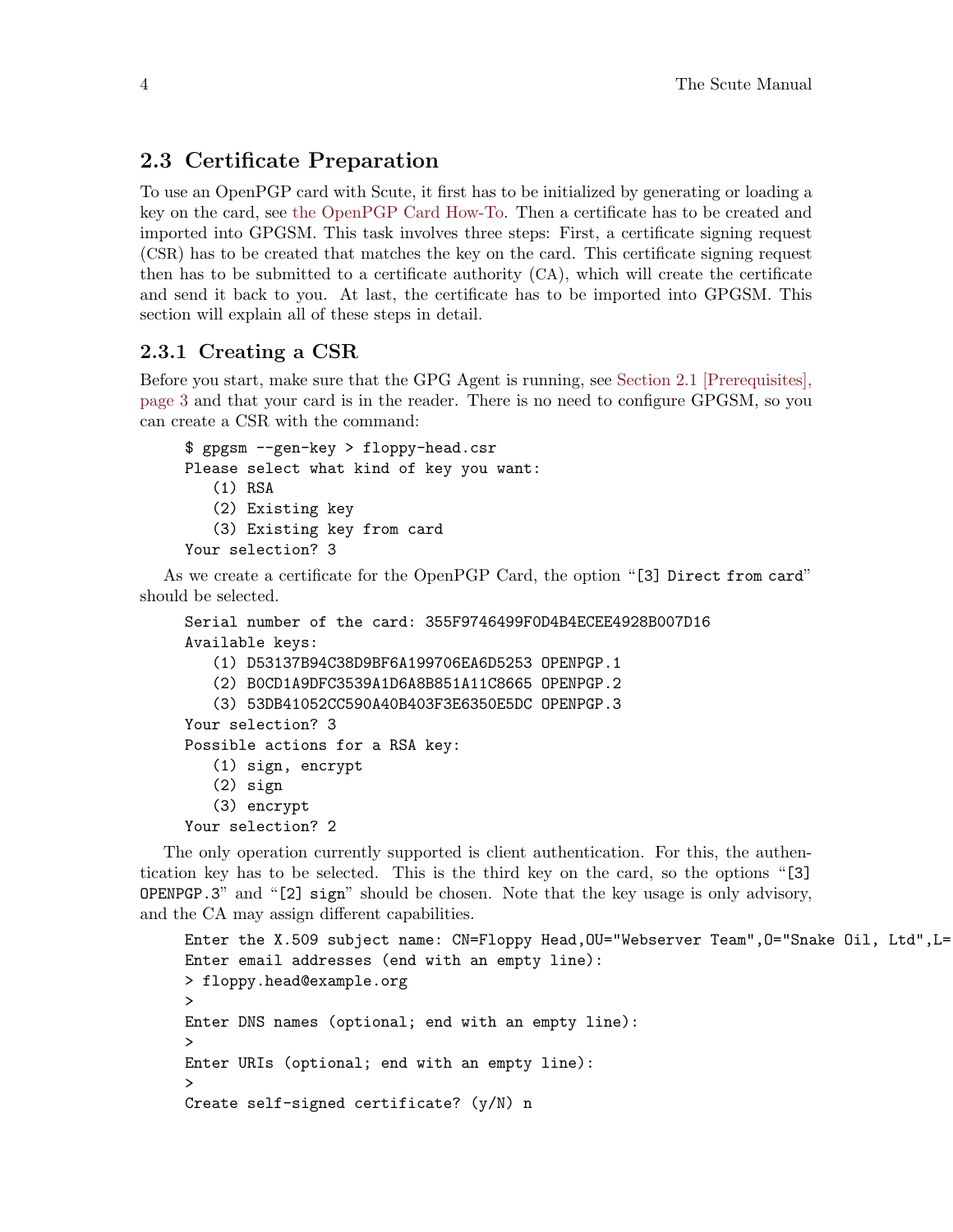<span id="page-8-0"></span>As a last step, the common name and e-mail address of the key owner need to be specified by you. The above are only an example for a fictious person working at a fictious company. DNS names are only meaningful for server certificates and thus should be left empty.

We have now entered all required information and gpgsm will display what it has gathered and ask whether to create the certificate request:

These parameters are used:

```
Key-Type: card:OPENPGP.3
Key-Length: 1024
Key-Usage: sign
Name-DN: CN=Floppy Head, OU="Webserver Team", 0="Snake Oil, Ltd", L="Snake Town", ST="
Name-Email: floppy.head@example.org
```

```
Proceed with creation? (y/N) y
Now creating certificate request. This may take a while ...
gpgsm: about to sign the CSR for key: &53DB41052CC590A40B403F3E6350E5DC
```
GPGSM will now start working on creating the request. During this time you will be asked once for a passphrase to unprotect the authentication key on the card. A pop up window will appear to ask for it.

When it is ready, you should see the final notice:

```
gpgsm: certificate request created
Ready. You should now send this request to your CA.
```
Now, you may look at the created request:

```
$ cat floppy-head.csr
```

```
-----BEGIN CERTIFICATE REQUEST-----
```

```
MIICCDCCAXECAQAwgYExCzAJBgNVBAYTAlhZMRUwEwYDVQQIEwxTbmFrZSBEZXNl
cnQxEzARBgNVBAcTClNuYWtlIFRvd24xFzAVBgNVBAoTDlNuYWtlIE9pbCwgTHRk
MRcwFQYDVQQLEw5XZWJzZXJ2ZXIgVGVhbTEUMBIGA1UEAxMLRmxvcHB5IEhlYWQw
gaAwDQYJKoZIhvcNAQEBBQADgY4AMIGKAoGBANWaM9YS89AOx3GX1Rua+4DUHwbL
wt0rBYdBddlabMMteVjUcOOhbFMirLpLAi1S8fUXNiy84ysOmFStmvSIXDsAgXq5
1ESOU4SNg2zEkPDF1WYJ5BFIXdYq9i2k5W7+ctV8PkKv3e5IeYXTa5qppIPD31de
gM8Qj7tK0hL/eNCfAgQAAQABoEUwQwYJKoZIhvcNAQkOMTYwNDAiBgNVHREEGzAZ
gRdmbG9wcHkuaGVhZEBleGFtcGxlLmNvbTAOBgNVHQ8BAf8EBAMCBsAwDQYJKoZI
hvcNAQEFBQADgYEAFC9q6+ib9YGCLB/2AlZR+/dvb+pEeXR1EbpV/dw/gjP1yPY6
29n8ZIDLUvQvNCtfCcXFxFimVSSB/KmFXXsJbM+NXQyT6Ocn34iHmkf9IVRMWQWg
ZBYfQVeXAd7XlxI6d1wXDLwD/26lTU/rH2JU6H1+zSfZxqwVC4Iu+kiN4Y8=
-----END CERTIFICATE REQUEST-----
```
#### \$

### 2.3.2 Signing the CSR

The next step is to submit this certificate request to the CA, which can then create a certificate and send it back to you.

If, for example, you use the CA [CAcert,](http://www.cacert.org) then you can log into your account at the CAcert website, choose "Client Certificates -> New", check "Show advanced options", paste the above request block into the text field and click on "Submit". If everything works correctly, a certificate will be shown, which you can cut and paste into a new file floppy-head.crt.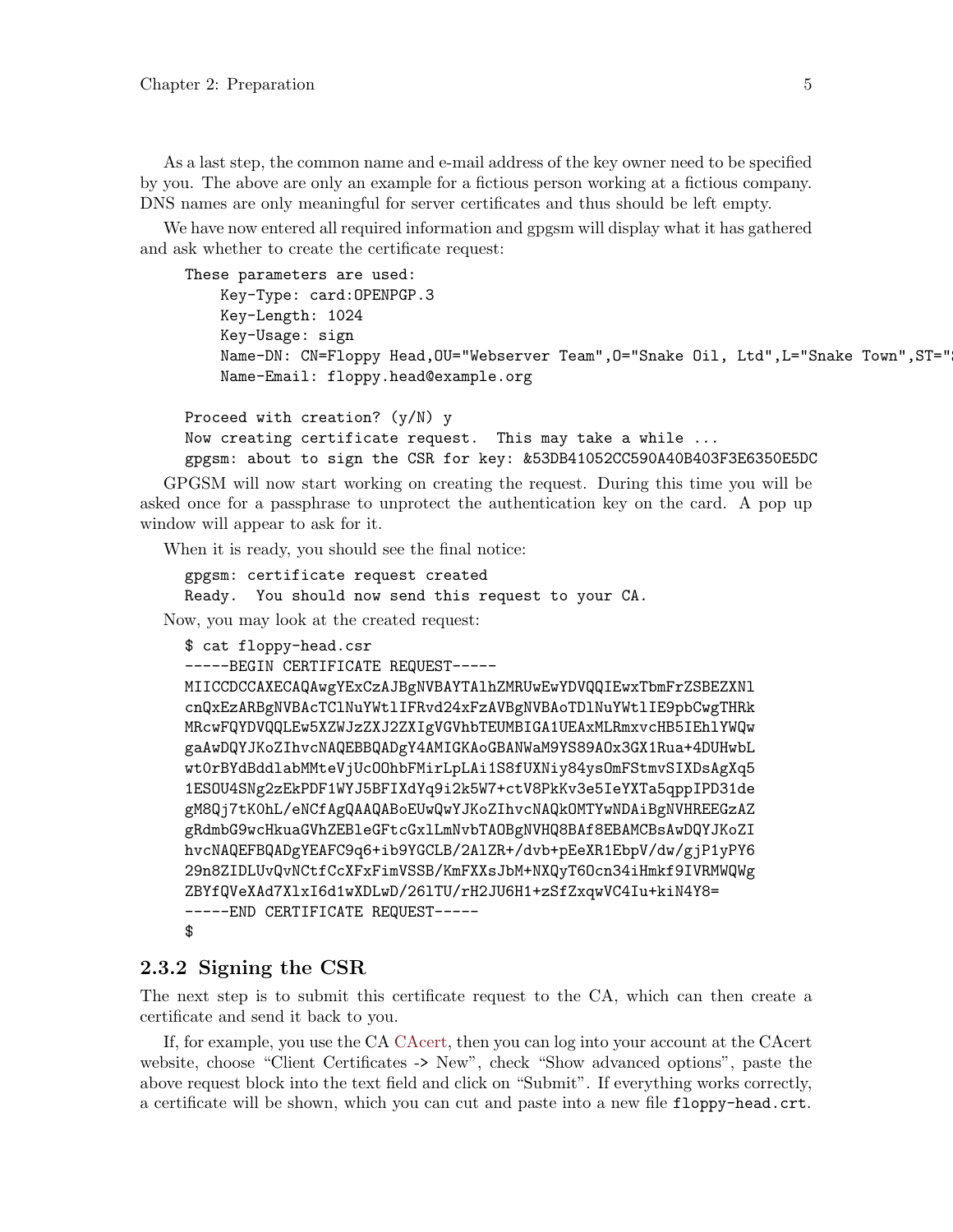<span id="page-9-0"></span>Alternatively if, for example, you set up your own CA with OpenSSL, then you can create your own certificate by issueing a command similar openssl ca -in floppy-head.csr -cert snakeoil-ca-rsa.crt -keyfile snakeoil-ca-rsa.key -out floppy-head.crt. Please see the OpenSSL documentation for more details on how to set up and administrate a certificate authority infrastructure.

### 2.3.3 Importing the Certificate into GPGSM

Once the CSR has been signed, you should end up with a certificate file floppy-head.crt, which you then have to import into GPGSM. It is also recommended that you import the root certificate of the CA first in the same fashion.

```
$ gpgsm --import floppy-head.crt
gpgsm: certificate imported
gpgsm: total number processed: 1
gpgsm: imported: 1
```
gpgsm tells you that it has imported the certificate. It is now associated with the key you used when creating the request. To see the content of your certificate, you may now enter:

```
$ gpgsm -K Floppy
/home/foo/.gnupg/pubring.kbx
---------------------------
Serial number: 10
       Issuer: /CN=Snake Oil CA/OU=Certificate Authority/O=Snake Oil, Ltd/L=Snake Town
     Subject: /CN=Floppy Head/OU=Webserver Team/O=Snake Oil, Ltd/ST=Snake Desert/C=XY
     validity: 2006-11-11 14:09:12 through 2007-11-11 14:09:12
     key type: 1024 bit RSA
 fingerprint: EC:93:A2:55:C6:58:7F:C9:9E:96:DB:12:6E:64:99:54:BB:E1:94:68
```
The option "-K" is used above because this will only list certificates for which a private key is available. To see more details, you may use "--dump-secret-keys" instead of "-K".

#### 2.3.4 Loading the Certificate onto the Card

This step is optional. You may choose to store the certificate directly into your OpenPGP card. The benefit of doing so is that Scute will then be able to fetch the certificate from the card without having to look into the GPGSM store.

You need your certificate in the DER format. Export it from the GPGSM store with the following command:

\$ gpgsm -o floppy-head.crt --export Floppy

Then, fire up the GnuPG card editor to transfer the certificate to the card (note that the writecert command is not listed in the editor's online help):

\$ gpg2 --card-edit Application ID ...: D27600012301020000005000012340000

[...]

gpg/card> admin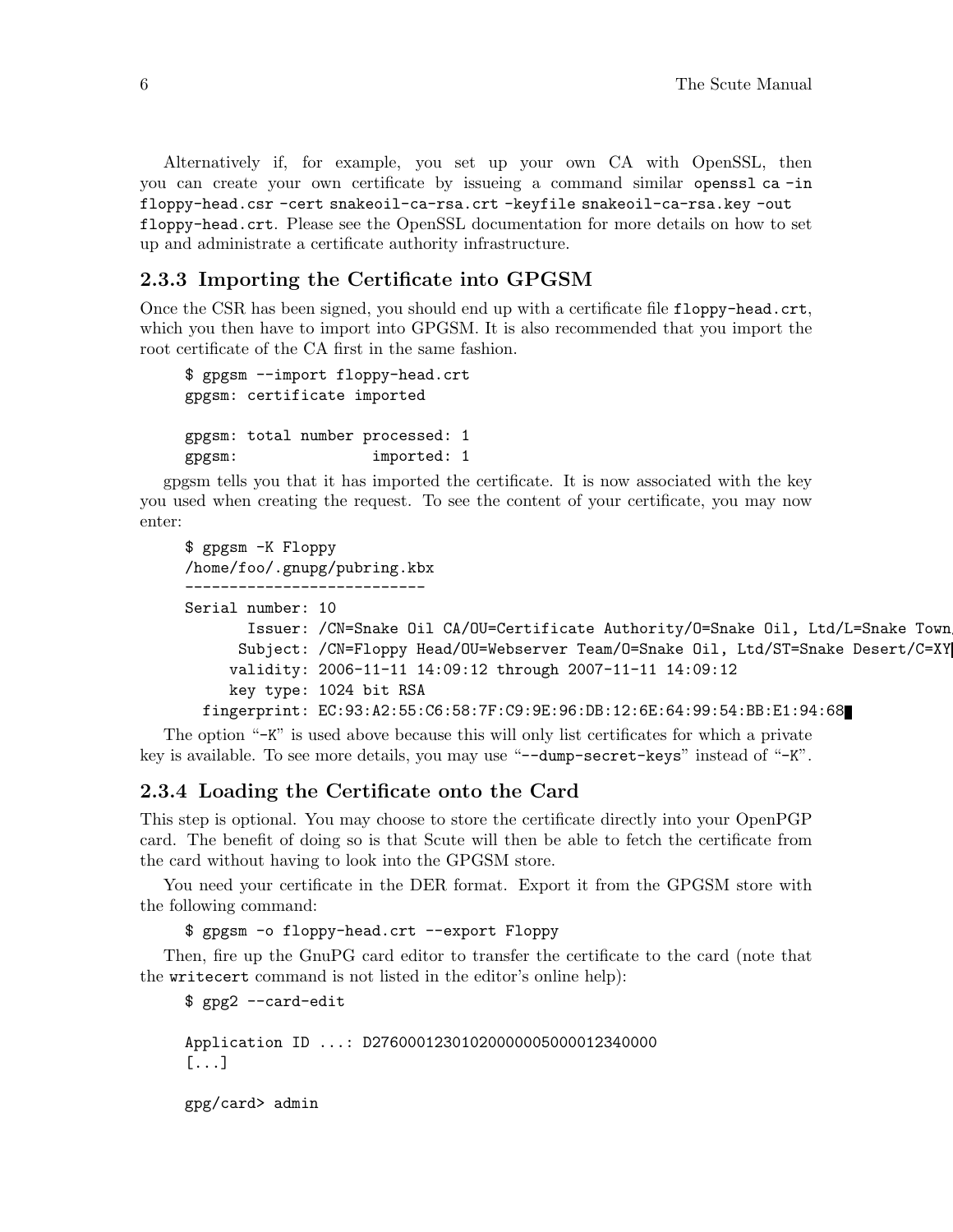Admin commands are allowed gpg/card> writecert 3 < floppy-head.crt gpg/card> quit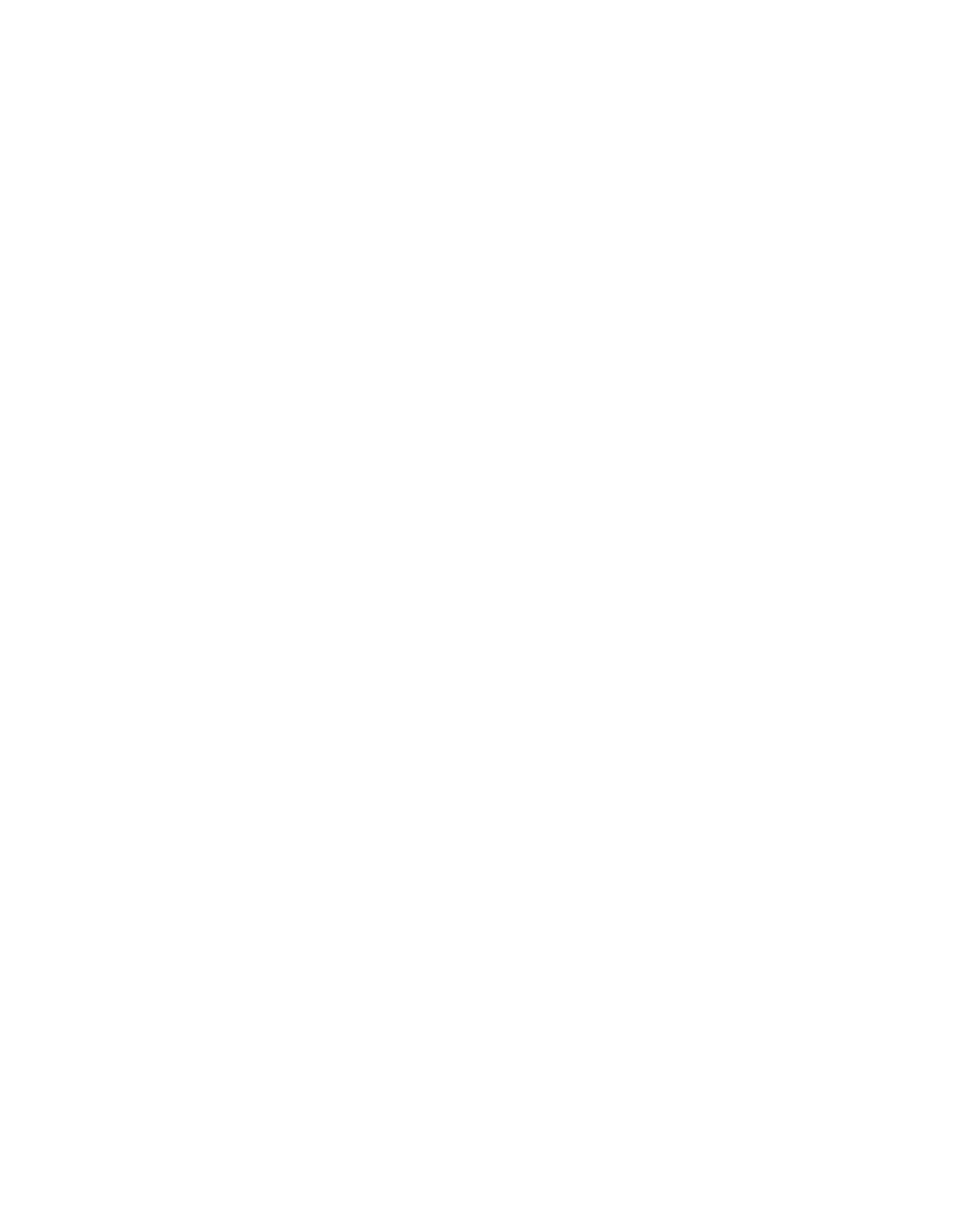## <span id="page-12-0"></span>3 Client Authentication

Scute allows you to authenticate yourself to a website securely without entering a username or password by simply using your OpenPGP card. Currently, only Mozilla-based browsers like Firefox are supported, although other applications using Mozilla NSS or supporting PKCS #11 modules may work.

## 3.1 Application Configuration

To prepare your application for use with Scute, you have to load the Scute module as a PKCS #11 module into the application. With Firefox, this can be done by choosing Edit->Preferences in the menu. In the preferences configuration dialog, you should select the Advanced configuration section, then the Security tab, and then select Security Devices in the category Certificates.

| $\bullet$               |                            |                                         |                  | <b>Firefox Preferences</b>                                   |                       |                  | $ \boxed{0}$ x |  |  |
|-------------------------|----------------------------|-----------------------------------------|------------------|--------------------------------------------------------------|-----------------------|------------------|----------------|--|--|
| 中国                      |                            |                                         |                  |                                                              |                       |                  |                |  |  |
| General                 | Privacy                    | Content                                 | Tabs             | Downloads                                                    | Advanced              |                  |                |  |  |
| General Update Security |                            |                                         |                  |                                                              |                       |                  |                |  |  |
| Protocols               |                            |                                         |                  |                                                              |                       |                  |                |  |  |
|                         | $\blacksquare$ Use SSL 2.0 |                                         |                  |                                                              | $\sqrt{}$ Use SSL 3.0 |                  |                |  |  |
|                         | $\sqrt{ }$ Use TLS 1.0     |                                         |                  |                                                              |                       |                  |                |  |  |
| Certificates            |                            |                                         |                  |                                                              |                       |                  |                |  |  |
|                         |                            | When a web site requires a certificate: |                  |                                                              |                       |                  |                |  |  |
|                         |                            |                                         |                  | $\bullet$ Select one automatically $\circ$ Ask me every time |                       |                  |                |  |  |
|                         | View Certificates          |                                         | Revocation Lists | Verification                                                 |                       |                  |                |  |  |
|                         |                            |                                         |                  |                                                              |                       | Security Devices |                |  |  |
|                         |                            |                                         |                  |                                                              |                       |                  |                |  |  |
|                         |                            |                                         |                  |                                                              |                       |                  |                |  |  |
|                         |                            |                                         |                  |                                                              |                       |                  |                |  |  |
|                         |                            |                                         |                  |                                                              |                       |                  |                |  |  |
| Close<br>Help           |                            |                                         |                  |                                                              |                       |                  |                |  |  |

In the devices manager dialog, you can select Load to load a new PKCS #11 device.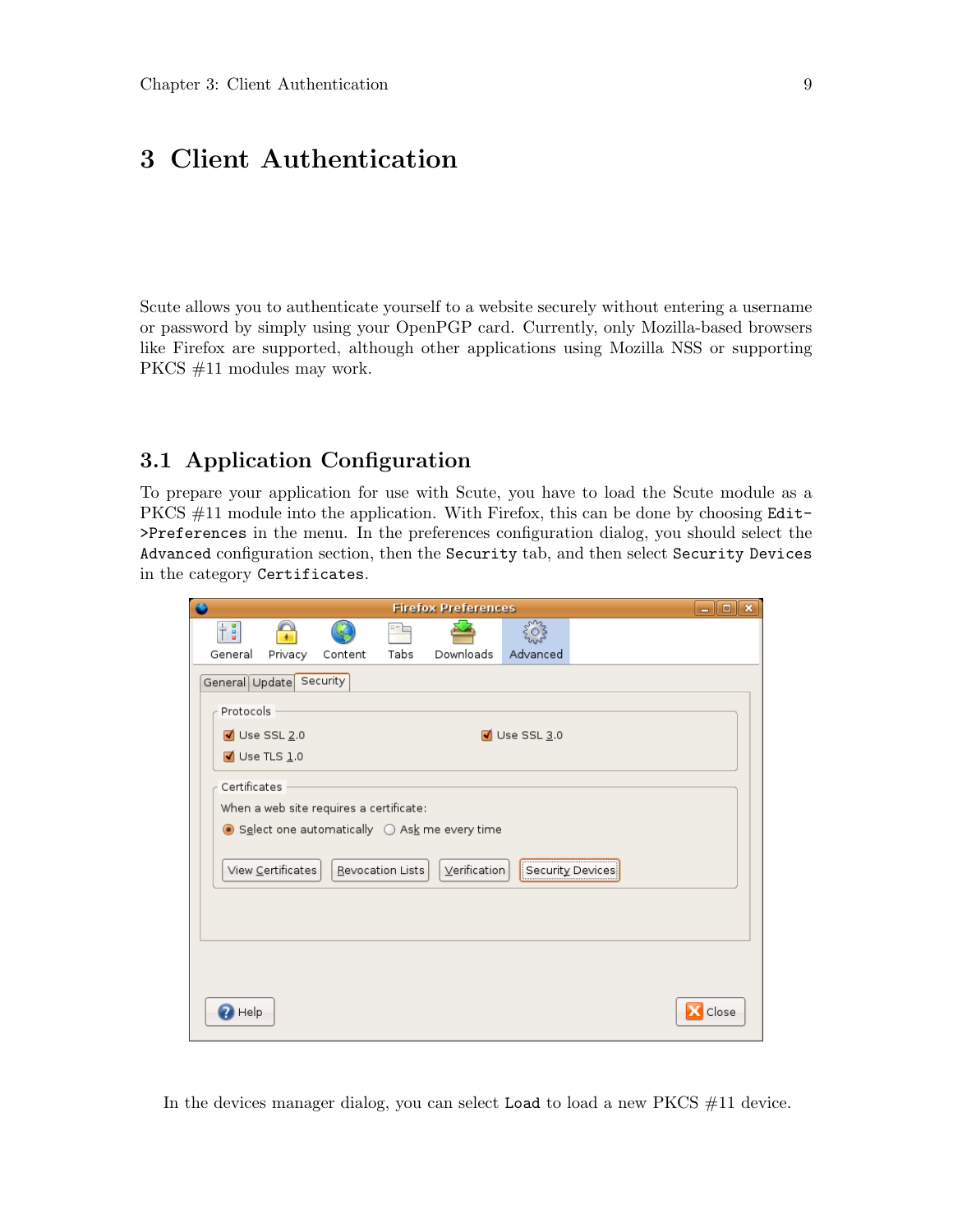|                                                                                                                                                                                        | <b>Device Manager</b> |       | o                                            |
|----------------------------------------------------------------------------------------------------------------------------------------------------------------------------------------|-----------------------|-------|----------------------------------------------|
| Security Modules and Devices<br><b>E NSS Internal PKCS #11 Module</b><br>Generic Crypto Services<br>Software Security Device. "<br><b>Builtin Roots Module</b><br>Builtin Object Token | Details               | Value | Log In<br>Log Out<br>Change Password<br>Load |
|                                                                                                                                                                                        |                       |       | Unload<br>Enable FIPS                        |
|                                                                                                                                                                                        |                       |       | Уок                                          |

In the pop-up dialog that follows, you can give a module name (e.g. "Scute") and a module filename. The latter should correspond to the full file name of the installed Scute module file scute.so. The default installation path is /usr/local/lib, which would mean that you have to provide the file name /usr/local/lib/scute.so. If you or your system administrator installed Scute in a different location, you have to adjust the file name correspondingly.

|              | <b>Load PKCS#11 Device</b>                            | -18       |
|--------------|-------------------------------------------------------|-----------|
|              | Enter the information for the module you want to add. |           |
| Module Name: | Scute                                                 |           |
|              | Module filename:   /usr/local/lib/scute.so            | Browse    |
|              | Cancel                                                | <b>OK</b> |

After confirming installation of the security device, a pop-up window should confirm that the module was successfully loaded, and an entry for the security device should appear in the device manager list of Security Modules and Devices.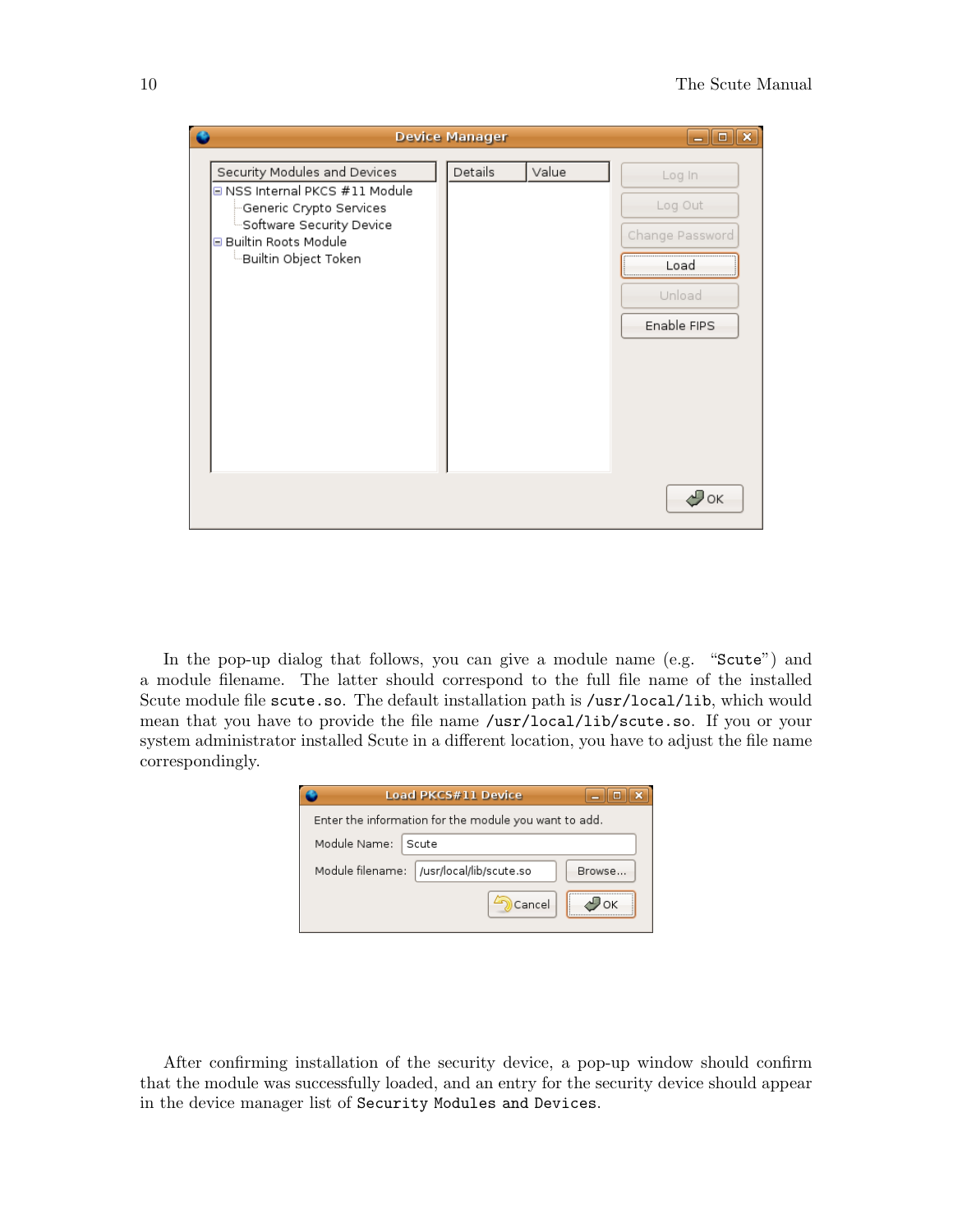When you insert the OpenPGP card for which you generated and imported a certificate earlier (see [Section 2.3 \[Certificate Preparation\], page 4\)](#page-7-0), the device manager should detect this security token and display some information about it in the Details list when you select it from the module list.

The client certificate will show up in the Certificate Manager under Your Certificates: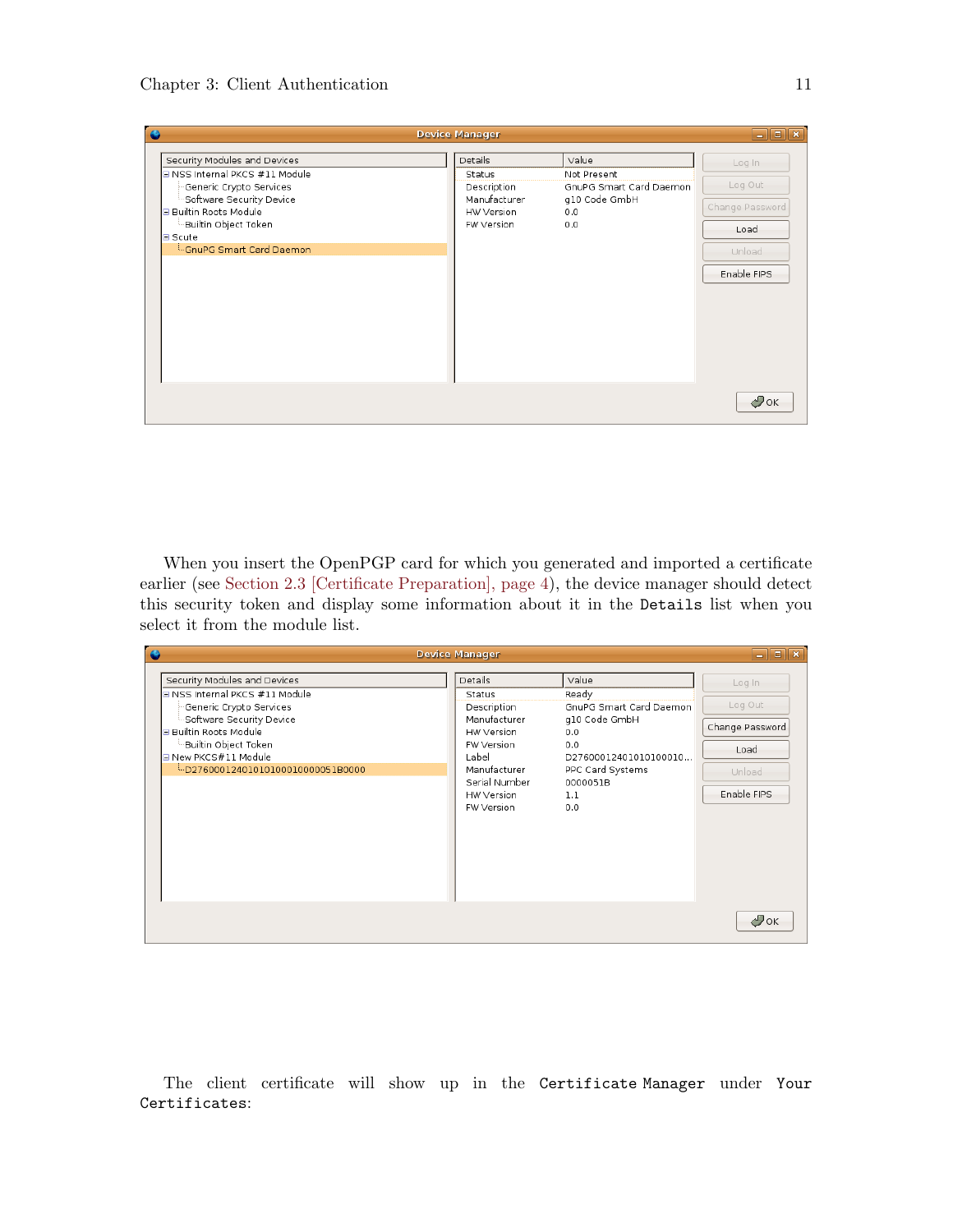<span id="page-15-0"></span>

|                |                                                                              | <b>Certificate Manager</b> |          |               |                      | $=$ $\blacksquare$ $\times$ |
|----------------|------------------------------------------------------------------------------|----------------------------|----------|---------------|----------------------|-----------------------------|
|                | Your Certificates Other People's Web Sites Authorities                       |                            |          |               |                      |                             |
|                | You have certificates from these organizations that identify you:            |                            |          |               |                      |                             |
| Certificate Na | Security Device                                                              |                            | Purposes | Serial Number | Expires On   民       |                             |
| Snake Oil, Ltd |                                                                              |                            |          |               |                      |                             |
|                | Eloppy Head D27600012401010100010000051B0000 <issuer unknown=""> 07</issuer> |                            |          |               | 10/06/2007           |                             |
|                |                                                                              |                            |          |               |                      |                             |
| View           | Backup All<br>Backup                                                         | Import                     | Delete   |               |                      |                             |
|                |                                                                              |                            |          |               | $\leftrightarrow$ ok |                             |

## <span id="page-15-1"></span>3.2 Authentication With Service

Before you access a web service which requires client authentication, for instance a fictious web service https://example.com, the OpenPGP card should be present. In this case, a pop-up window will appear that requests you to enter the PIN number protecting the authentication key on the OpenPGP card. After entering the PIN number, your browser will be authenticated to the server. If the server accepts your request and certificate, this is all which is required. You should leave the card in the reader as long as the connection persists. Depending on how aggressively GPG Agent caches your PIN number, you may have to enter the PIN number again later to keep up the connection to the server.

If the card is not present, or you enter the wrong PIN, or the server does not admit your certificate, you will get an error message. This error message is generated by the application and Scute can not influence it. Unfortunately, in Firefox (at least up to version 38.5.0), this error message is not very user friendly. For example, entering a bad PIN results in the following generic error message, and the Try Again button does not work as expected:

| Secure Connection Failed                                                                                                                                                                         |  |  |  |  |  |
|--------------------------------------------------------------------------------------------------------------------------------------------------------------------------------------------------|--|--|--|--|--|
| An error occurred during a connection to localhost. SSL peer was<br>unable to negotiate an acceptable set of security parameters. (Error<br>code: ssl error handshake failure alert)             |  |  |  |  |  |
| • The page you are trying to view cannot be shown because the<br>authenticity of the received data could not be verified.<br>. Please contact the website owners to inform them of this problem. |  |  |  |  |  |
| Report this error $\star$                                                                                                                                                                        |  |  |  |  |  |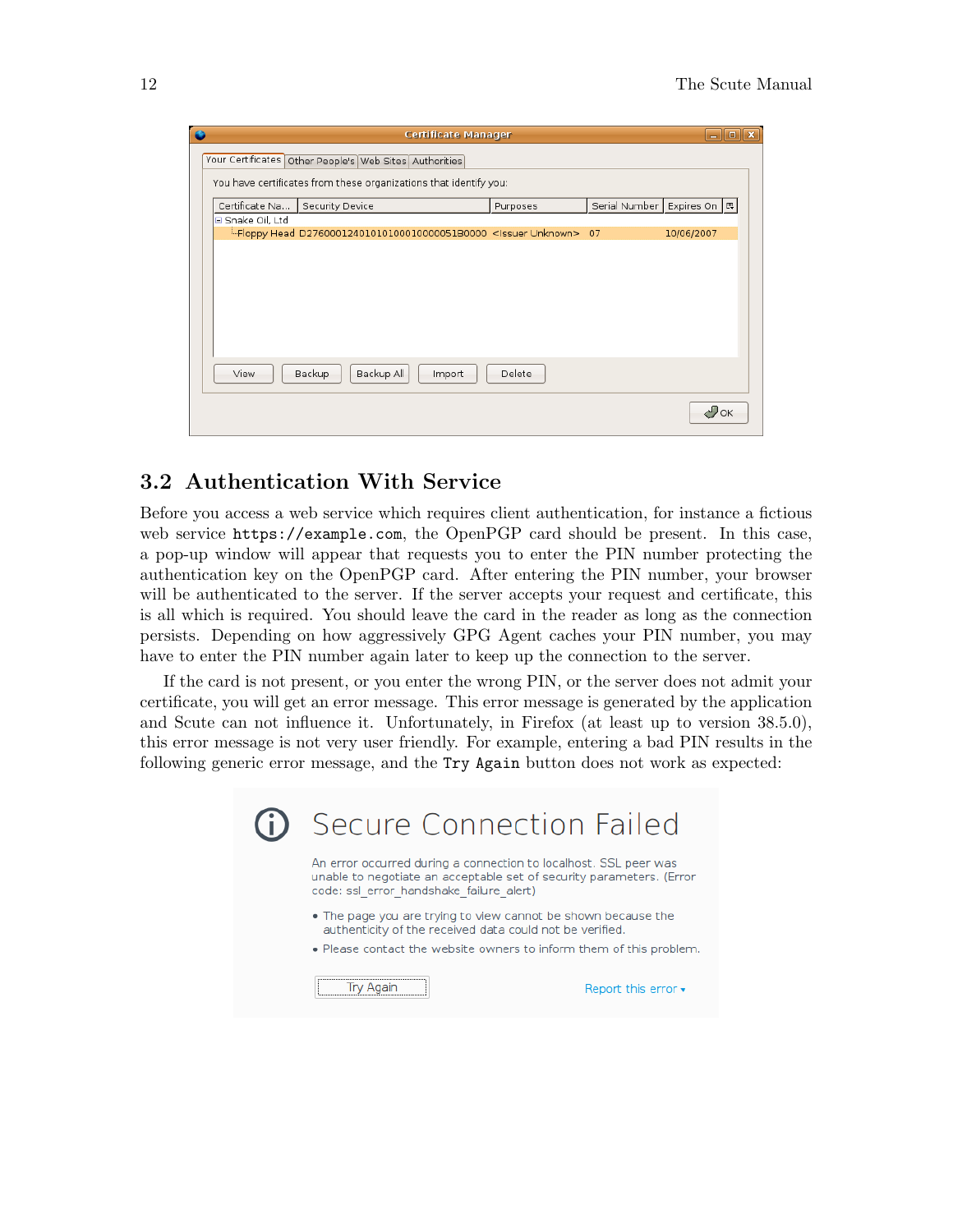## <span id="page-16-0"></span>4 Email Signing

Scute also allows you to use your card-based X.509 certificate to sign your emails with the S/MIME signature format. This has been tested with Mozilla Thunderbird only, but should work with any mail client with support for PKCS  $#11$  (notably GNOME Evolution).

You must first load the Scute module into your mail client. With Mozilla Thunderbird, the procedure is the same as the one described above for Mozilla Firefox.

Then, open your account configuration dialog (Edit->Account Settings), and in the Security tab, under the section Digital Signing, use the Select... button to associate your card-based certificate with your account.

| G                                                 | <b>Account Settings</b>                                                                                                                   | 2010/06/08<br>۰ |  |  |  |  |
|---------------------------------------------------|-------------------------------------------------------------------------------------------------------------------------------------------|-----------------|--|--|--|--|
| □ floppy-head@snakeoil.examp<br>Server Settings   | Security                                                                                                                                  |                 |  |  |  |  |
| Copies & Folders<br>Composition & Addressing      | To send and receive signed or encrypted messages, you should specify both a digital signing<br>certificate and an encryption certificate. |                 |  |  |  |  |
| Junk Settings<br>Synchronization & Storage        | Digital Signing<br>Use this certificate to digitally sign messages you send:                                                              |                 |  |  |  |  |
| OpenPGP Security<br>Return Receipts               | D2760001240102000005000019B60000:Dummy Label<br>Select                                                                                    | Clear           |  |  |  |  |
| Security<br>$\Box$ Local Folders                  | Digitally sign messages (by default)                                                                                                      |                 |  |  |  |  |
| Junk Settings<br>Disk Space<br>Blogs & News Feeds | Encryption<br>Use this certificate to encrypt & decrypt messages sent to you:                                                             |                 |  |  |  |  |
| Disk Space                                        | Personal<br>Select                                                                                                                        | Clear           |  |  |  |  |
| Outgoing Server (SMTP)                            | Default encryption setting when sending messages:<br>Never (do not use encryption)                                                        |                 |  |  |  |  |
|                                                   | O Required (can't send message unless all recipients have certificates)                                                                   |                 |  |  |  |  |
|                                                   | Certificates                                                                                                                              |                 |  |  |  |  |
|                                                   | Security Devices<br>View Certificates                                                                                                     |                 |  |  |  |  |
|                                                   |                                                                                                                                           |                 |  |  |  |  |
|                                                   |                                                                                                                                           |                 |  |  |  |  |
| <b>Account Actions</b><br>$\checkmark$            |                                                                                                                                           |                 |  |  |  |  |
|                                                   | X Cancel                                                                                                                                  | $\triangleq$ OK |  |  |  |  |

When writing a new message, you may then use the S/MIME button and select Digitally sign this message in the popup menu. You will be prompted for your User PIN before the message is sent.

| Ô<br>Write: (no subject)                                           |  | <b>A 70 00 A 80</b> |  |
|--------------------------------------------------------------------|--|---------------------|--|
| File Edit View Options Enigmail Tools Help                         |  |                     |  |
| Send   Spelling v   Attach v   BS/MIME v   PSave v                 |  |                     |  |
| Enigmail: CO Attach My Public Key View or change security settings |  |                     |  |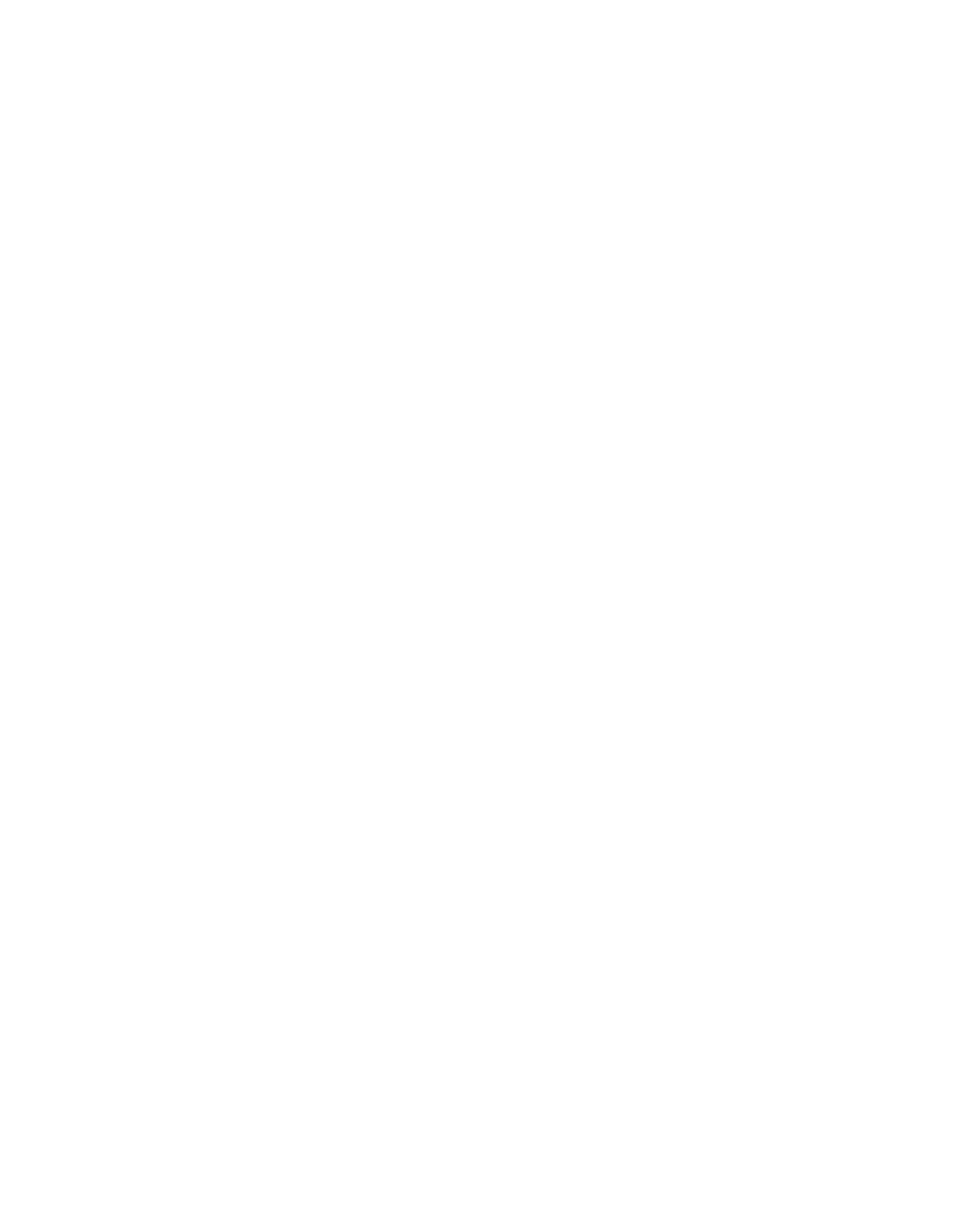## <span id="page-18-0"></span>5 Document Signing

Scute can also be used with LibreOffice to sign OpenDocument files.

First, you must load the Scute module into Mozilla Firefox according to the above procedure. Then, configure LibreOffice to use Firefox's certificate store by defining the MOZILLA\_CERTIFICATE\_FOLDER environment variable to your Firefox profile directory.

Then, to sign the document you are editing, select the File->Digital Signatures... menu option to open the Digital Signatures dialog.

|                                                 | <b>Digital Signatures</b> | 71 H W<br>$-20$ |  |  |  |  |  |  |
|-------------------------------------------------|---------------------------|-----------------|--|--|--|--|--|--|
| The following have signed the document content: |                           |                 |  |  |  |  |  |  |
| Signed by                                       | Digital ID issued by      | Date            |  |  |  |  |  |  |
|                                                 |                           |                 |  |  |  |  |  |  |
|                                                 |                           |                 |  |  |  |  |  |  |
|                                                 |                           |                 |  |  |  |  |  |  |
|                                                 |                           |                 |  |  |  |  |  |  |
|                                                 |                           |                 |  |  |  |  |  |  |
|                                                 |                           |                 |  |  |  |  |  |  |
| View Certificate                                | Sign Document             | Remove          |  |  |  |  |  |  |
| Help                                            |                           | Close           |  |  |  |  |  |  |

Click the Sign Document button to open the certificate selection dialog. Select your card-based certificate, then validate. Enter your User PIN when prompted by GPG Agent.

|             | Select Certificate                                  |                 | <b>A</b> THE R R |
|-------------|-----------------------------------------------------|-----------------|------------------|
|             | Select the certificate you want to use for signing: |                 |                  |
| Issued to   | Issued by                                           | Expiration date |                  |
| Sloppy Head | Snake Oil CA                                        | 11/10/2017      |                  |
|             |                                                     |                 |                  |
|             |                                                     |                 |                  |
|             |                                                     |                 |                  |
|             |                                                     |                 |                  |
|             |                                                     |                 |                  |
|             |                                                     |                 |                  |
|             |                                                     |                 |                  |
|             |                                                     |                 |                  |
|             |                                                     |                 |                  |
|             |                                                     |                 | View Certificate |
|             |                                                     |                 |                  |
| Help        |                                                     | OK              | Cancel           |

You may also sign a PDF export of your document. Select the File->Export as PDF... menu option to open the PDF Options dialog. In the Digital Signatures tab, use the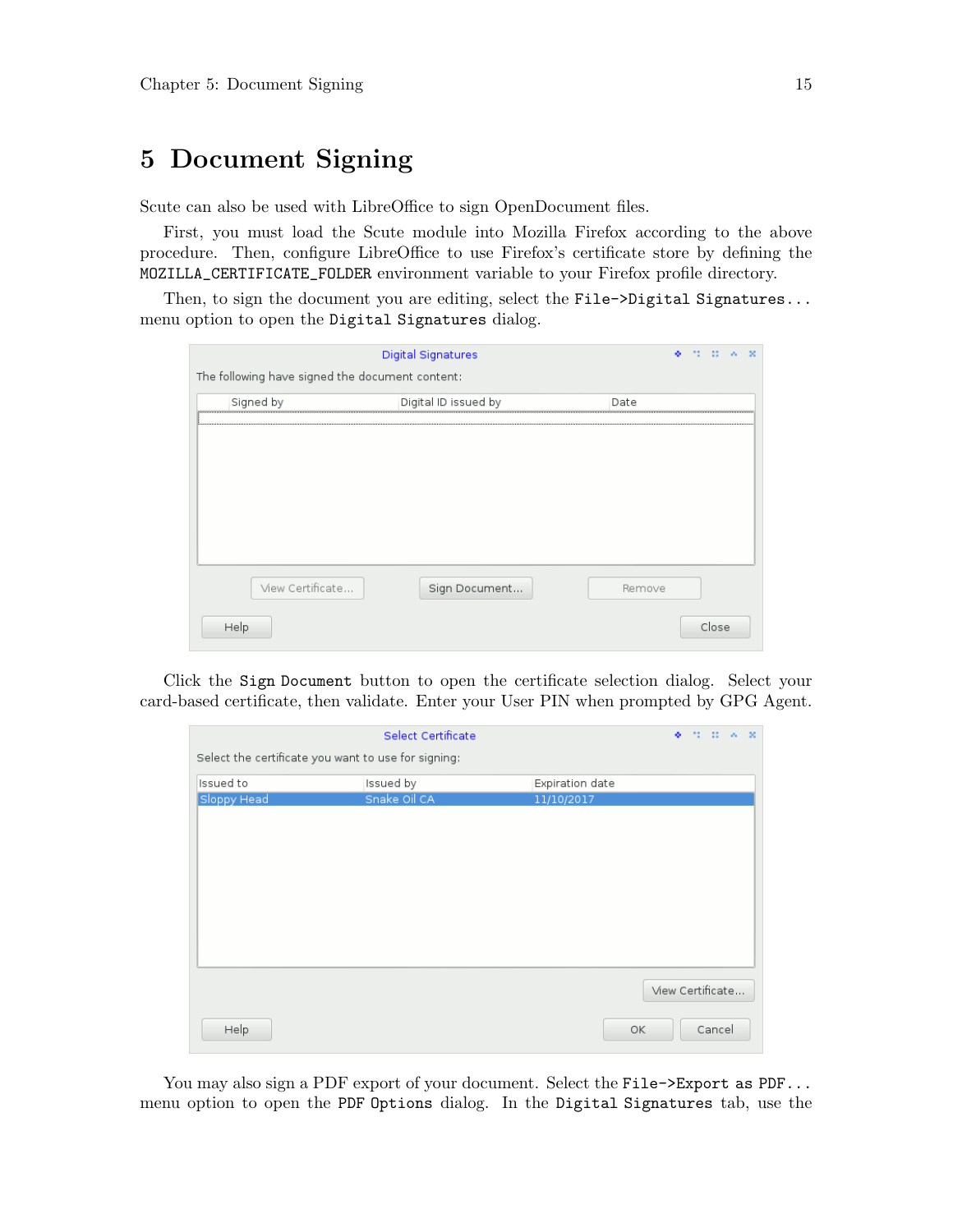Select button to open the certificate selection dialog as above. You will be prompted for your User PIN when you will click the Export button.

|                                                                      |                       |                                     |  | <b>PDF Options</b> |                    |  | <b>A 70 B A R</b> |  |
|----------------------------------------------------------------------|-----------------------|-------------------------------------|--|--------------------|--------------------|--|-------------------|--|
| General                                                              |                       | Initial View User Interface   Links |  | Security           | Digital Signatures |  |                   |  |
| Certificate<br>Use this certificate to digitally sign PDF documents: |                       |                                     |  |                    |                    |  |                   |  |
|                                                                      |                       |                                     |  |                    |                    |  | Select<br>Clear   |  |
|                                                                      | Certificate password: |                                     |  |                    |                    |  |                   |  |
|                                                                      | Location:             |                                     |  |                    |                    |  |                   |  |
|                                                                      | Contact information:  |                                     |  |                    |                    |  |                   |  |
|                                                                      | Reason:               |                                     |  |                    |                    |  |                   |  |
|                                                                      | Time Stamp Authority: | None                                |  |                    |                    |  | $\mathcal{A}$     |  |
|                                                                      |                       |                                     |  |                    |                    |  |                   |  |
|                                                                      |                       |                                     |  |                    |                    |  |                   |  |
|                                                                      |                       |                                     |  |                    |                    |  |                   |  |
|                                                                      |                       |                                     |  |                    |                    |  |                   |  |
| Help                                                                 |                       |                                     |  |                    |                    |  | Cancel<br>Export  |  |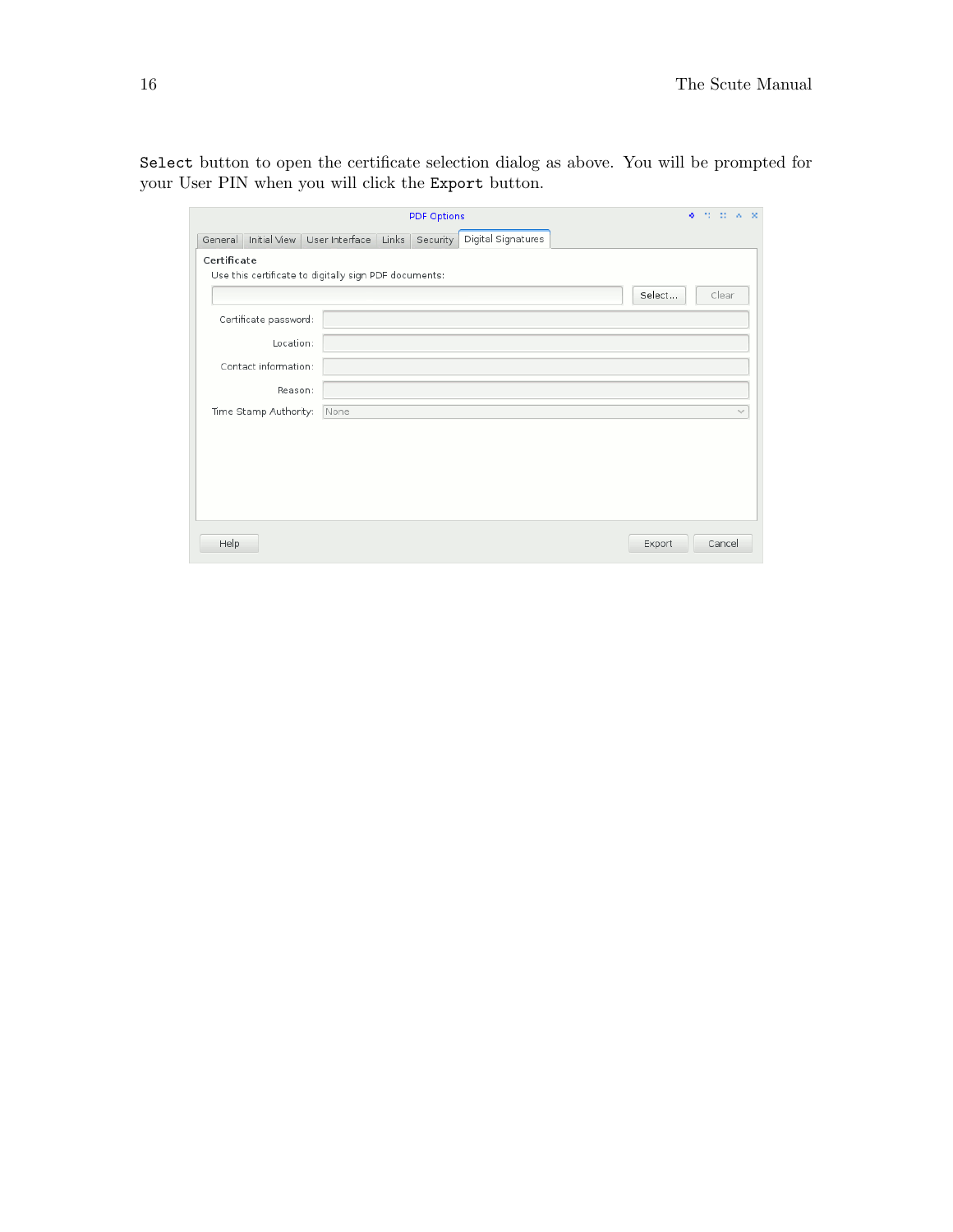## <span id="page-20-0"></span>6 Troubleshooting

Symptom: Loading the Scute security device in the security device manager of Firefox fails with "Unable to load module".

Solution: Make sure that Scute is correctly installed, and that all libraries and executables are available. If you are using GnuPG 2.0 (instead of 2.1), you may need to make sure that the GPG Agent is running and can be found via the environment variable GPG\_AGENT\_ INFO. See Section "Invoking GPG-AGENT" in Using the GNU Privacy Guard, for details on how to run the GPG Agent.

Symptom: Client authentication fails with "<example.com> has received an incorrect or unexpected message. Error code: -12227".

Solution: Make sure that the correct OpenPGP card is inserted and the certificate available in GPGSM. Check that the OpenPGP card is detected correctly in the security device manager and the corresponding certificate is displayed in the certificate manager of Firefox. See [Section 3.2 \[Authentication With Service\], page 12.](#page-15-1)

Symptom: The OpenPGP card is detected and displayed in the security device manager in Firefox, but no corresponding certificate is displayed in the certificate manager of Firefox.

Solution: Make sure that the corresponding certificate is imported in GPGSM.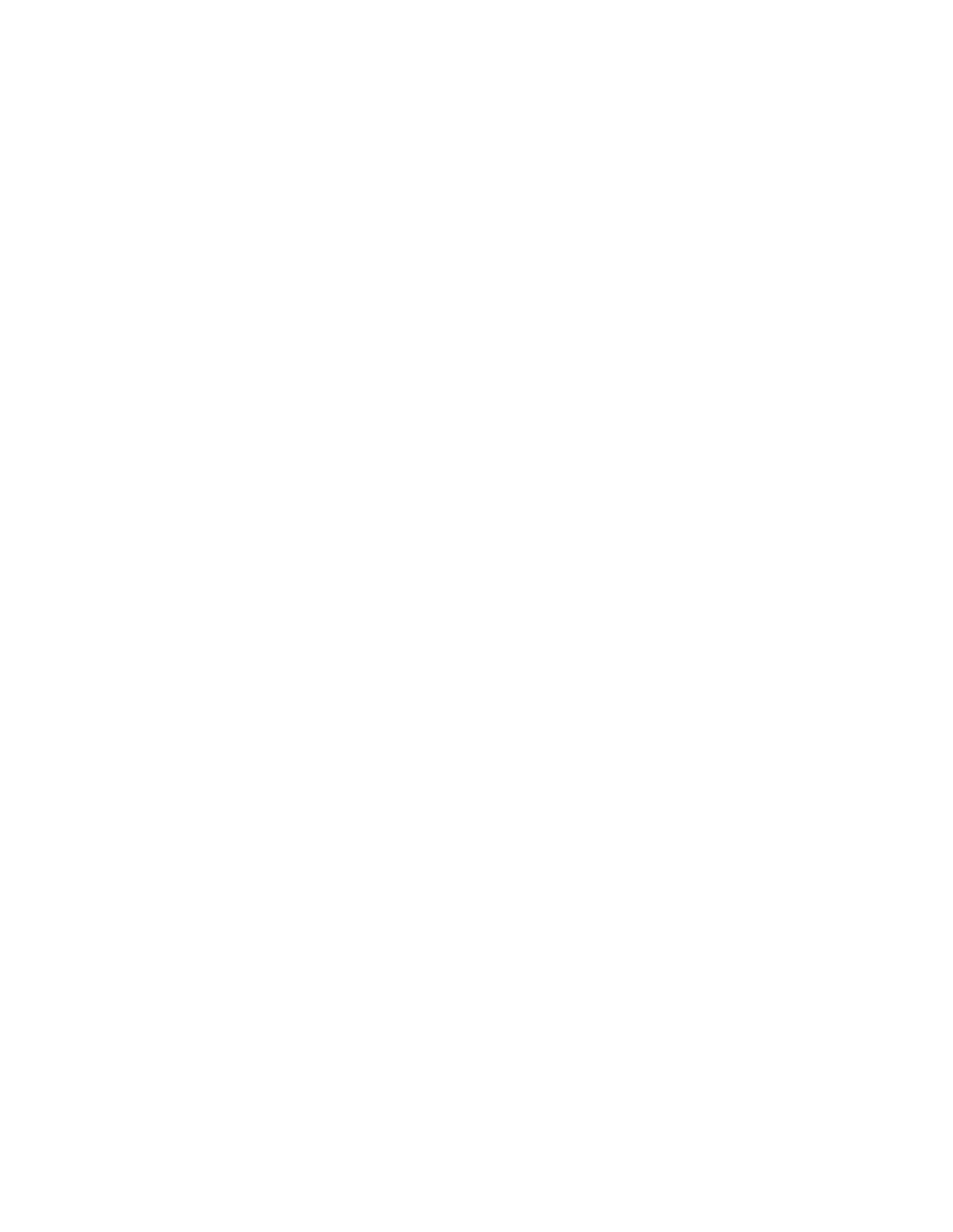## <span id="page-22-0"></span>7 Internals

The following notes are intended for people interested in more technical details about Scute and its implementation. They give an overview about its scope and potential compatibility issues with applications.

## 7.1 Features and Limitations

Scute implements version 2.20 of the [PKCS #11](https://www.emc.com/emc-plus/rsa-labs/standards-initiatives/pkcs-11-cryptographic-token-interface-standard.htm) specification.

The [OpenPGP smart card](http://www.g10code.com/p-card.html) application is supported in read-only mode.

The following functions are not supported:

#### C\_Initialize

No support for native thread package. Locking callbacks must be provided if multi-threaded operation is desired.

#### C\_WaitForSlotEvent

Not implemented. The interface as specified by  $PKCS \#11$  is broken anyway, as the function can not safely be canceled. Thus, we require polling.

#### C\_GetOperationState

#### C\_SetOperationState

Not supported.

#### C\_InitToken

#### C\_InitPIN

C\_SetPIN Not supported. No write operations are allowed. To configure the token, please use the tools accompanying the GnuPG software suite.

#### C\_Login

C\_Logout Not supported. No login into the token by the software is required. Passphrase queries are implemented by the use of GPG Agent and Pinentry.

#### C\_EncryptInit

| C_Encrypt           |                                                                                                                                                                                                                                                                                                    |
|---------------------|----------------------------------------------------------------------------------------------------------------------------------------------------------------------------------------------------------------------------------------------------------------------------------------------------|
| C_EncryptUpdate     |                                                                                                                                                                                                                                                                                                    |
| C_EncryptFinal      |                                                                                                                                                                                                                                                                                                    |
| C_DigestInit        |                                                                                                                                                                                                                                                                                                    |
| C_Digest            |                                                                                                                                                                                                                                                                                                    |
| C_DigestUpdate      |                                                                                                                                                                                                                                                                                                    |
| C_DigestKey         |                                                                                                                                                                                                                                                                                                    |
| C_DigestFinal       |                                                                                                                                                                                                                                                                                                    |
| C_VerifyInit        |                                                                                                                                                                                                                                                                                                    |
| C_Verify            |                                                                                                                                                                                                                                                                                                    |
| C_VerifyUpdate      |                                                                                                                                                                                                                                                                                                    |
| C_VerifyFinal       |                                                                                                                                                                                                                                                                                                    |
| C_VerifyRecoverInit |                                                                                                                                                                                                                                                                                                    |
| C_VerifyRec         |                                                                                                                                                                                                                                                                                                    |
|                     | $\mathbf{M}$ a $\mathbf{M}$ and $\mathbf{M}$ and $\mathbf{M}$ and $\mathbf{M}$ are $\mathbf{M}$ and $\mathbf{M}$ and $\mathbf{M}$ are $\mathbf{M}$ and $\mathbf{M}$ and $\mathbf{M}$ are $\mathbf{M}$ and $\mathbf{M}$ are $\mathbf{M}$ and $\mathbf{M}$ are $\mathbf{M}$ and $\mathbf{M}$ are $\$ |

Not supported. Only secret key operations are supported.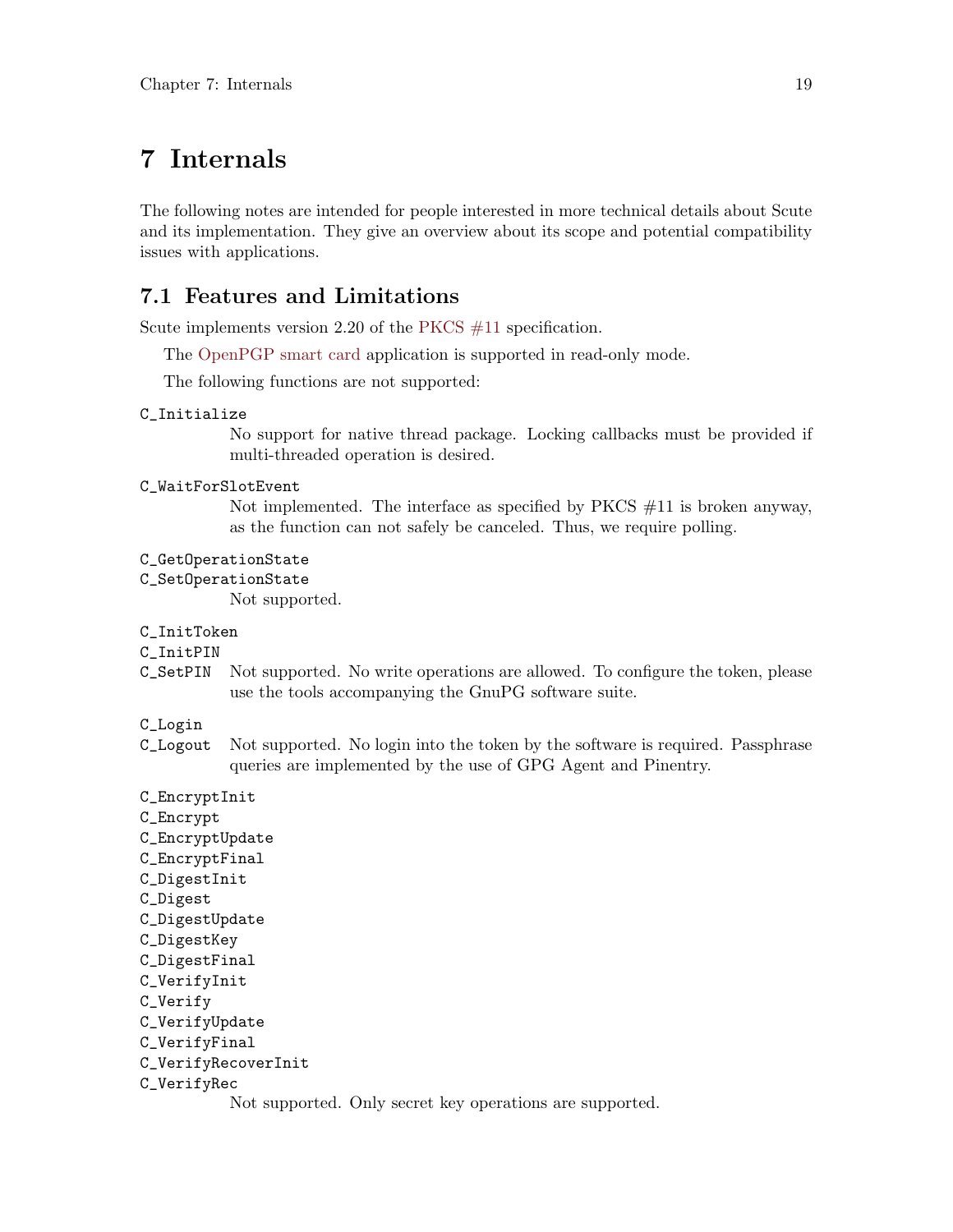```
C_DecryptInit
C_Decrypt
           Not yet supported, but will be in the future.
```
C\_SignUpdate

C\_SignFinal

## C\_DecryptUpdate

## C\_DecryptFinal

No progressive crypto-operations are supported.

C\_SignRecoverInit

C\_SignRecover

Not supported.

### C\_DigestEncryptUpdate

C\_DecryptDigestUpdate

C\_SignEncryptUpdate

## C\_DecryptVerifyUpdate

Dual-purpose cryptographic functions are not supported.

#### C\_GenerateKey

C\_GenerateKeyPair

#### C\_WrapKey

#### C\_UnwrapKey

### C\_DeriveKey

Key management functions are not supported. Please use the tools accompanying the GnuPG software suite to generate and import keys for use with the token.

#### C\_SeedRandom

Not supported.

#### C\_CreateObject

- C\_CopyObject
- C\_DestroyObject

#### C\_SetAttributeValue:

Only read-only operations are supported on objects.

#### C\_GetObjectSize

Not supported.

#### CKO\_CERTIFICATE

The label specifies the key on the card used (e.g. OPENPGP.3). The ID is the fingerprint.

#### CKO\_PRIVATE\_KEY:

The CKA\_LOCAL attribute can not be supported by the OpenPGP card. It is always set to false (as the key on the card may be copied to the card from an external source).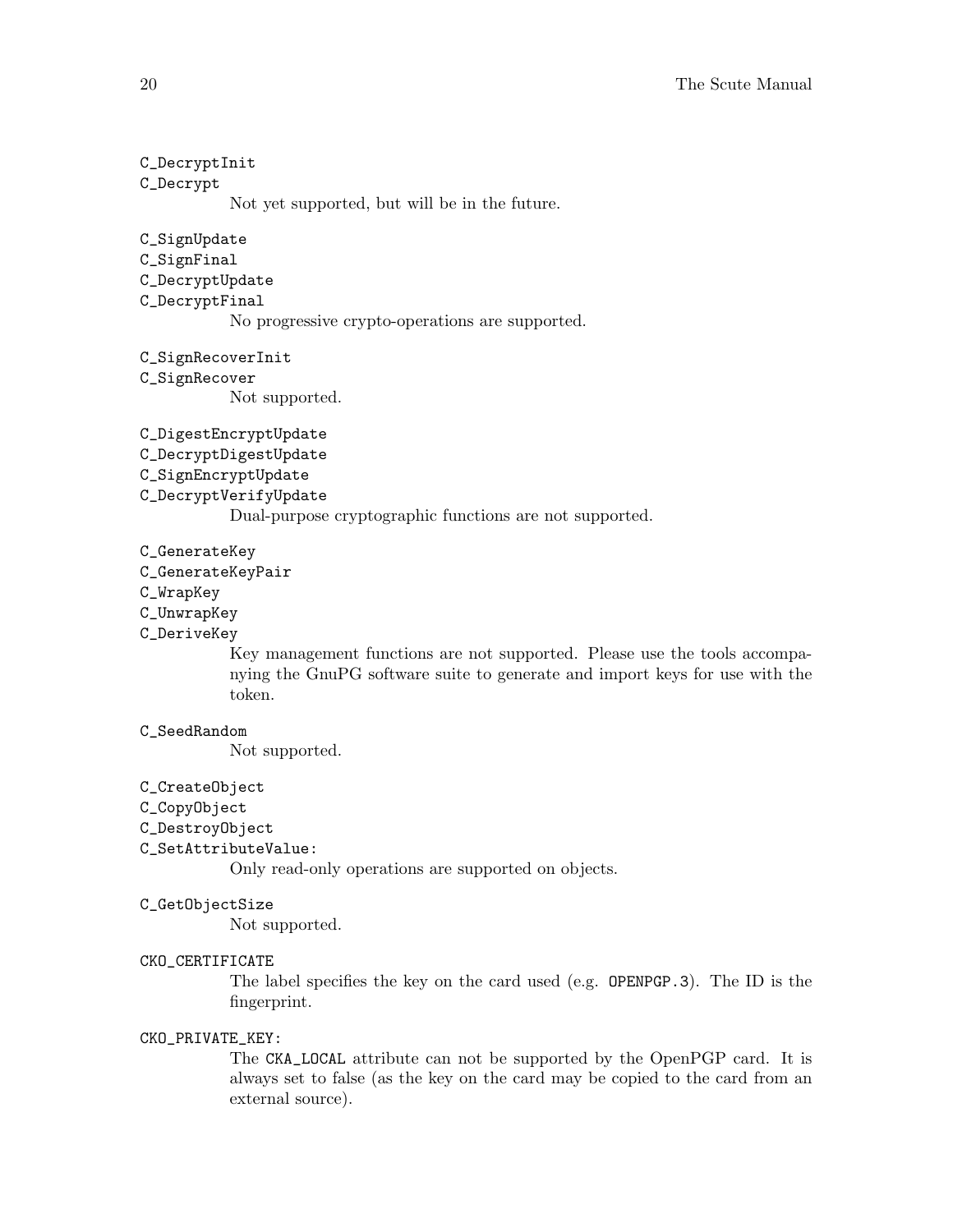## <span id="page-24-0"></span>7.2 Developing Scute

Scute is single-threaded. There is a global lock that is taken in all entry points of Scute, except for C\_Initialize, C\_Finalize, C\_GetFunctionList, and stubs.

Here are a couple of hints on how to develop PKCS #11 modules for Mozilla:

libopensc2 ships with a pkcs11-spy library that can be loaded as a wrapper around the PKCS #11 library you want to use to log all functions invoked by Mozilla. Here is how to use it:

Set the PKCS11SPY\_OUTPUT environment variable to a filename. pkcs11-spy appends its log messages at the end of this file. Set the PKCS11SPY environment variable to the filename of the PKCS #11 module you actually want to use. Start Mozilla within this environment.

There is a different, probably more powerful way to debug Mozilla PKCS #11 libraries. However, to be able to use it, you need to configure and compile the Mozilla NSS sources with --enable-debug. Instructions can be found at: [https://developer.mozilla.org/](https://developer.mozilla.org/en-US/docs/Mozilla/Projects/NSS/nss_tech_notes) [en-US/docs/Mozilla/Projects/NSS/nss\\_tech\\_notes](https://developer.mozilla.org/en-US/docs/Mozilla/Projects/NSS/nss_tech_notes)

Here are a couple of links to more information about implementing a  $PKCS#11$  module for Mozilla:

```
https://developer.mozilla.org/en-US/docs/Mozilla/Projects/NSS/PKCS11_Implement
          Guidelines for implementors of PKCS #11 modules targeting Mozilla
```

```
http://www-archive.mozilla.org/projects/security/pki/pkcs11/
          PKCS #11 Conformance Testing
```
<https://developer.mozilla.org/en-US/docs/Mozilla/Projects/NSS> The Mozilla NSS web page

## 7.3 Mozilla Compatibility

Mozilla has a bug that causes the wrong security device to be unloaded when unloading a security device. Also, the displayed list becomes corrupt. When closing and reopening the security device manager, the list displayed is correct, but in anyway the wrong security module is unloaded.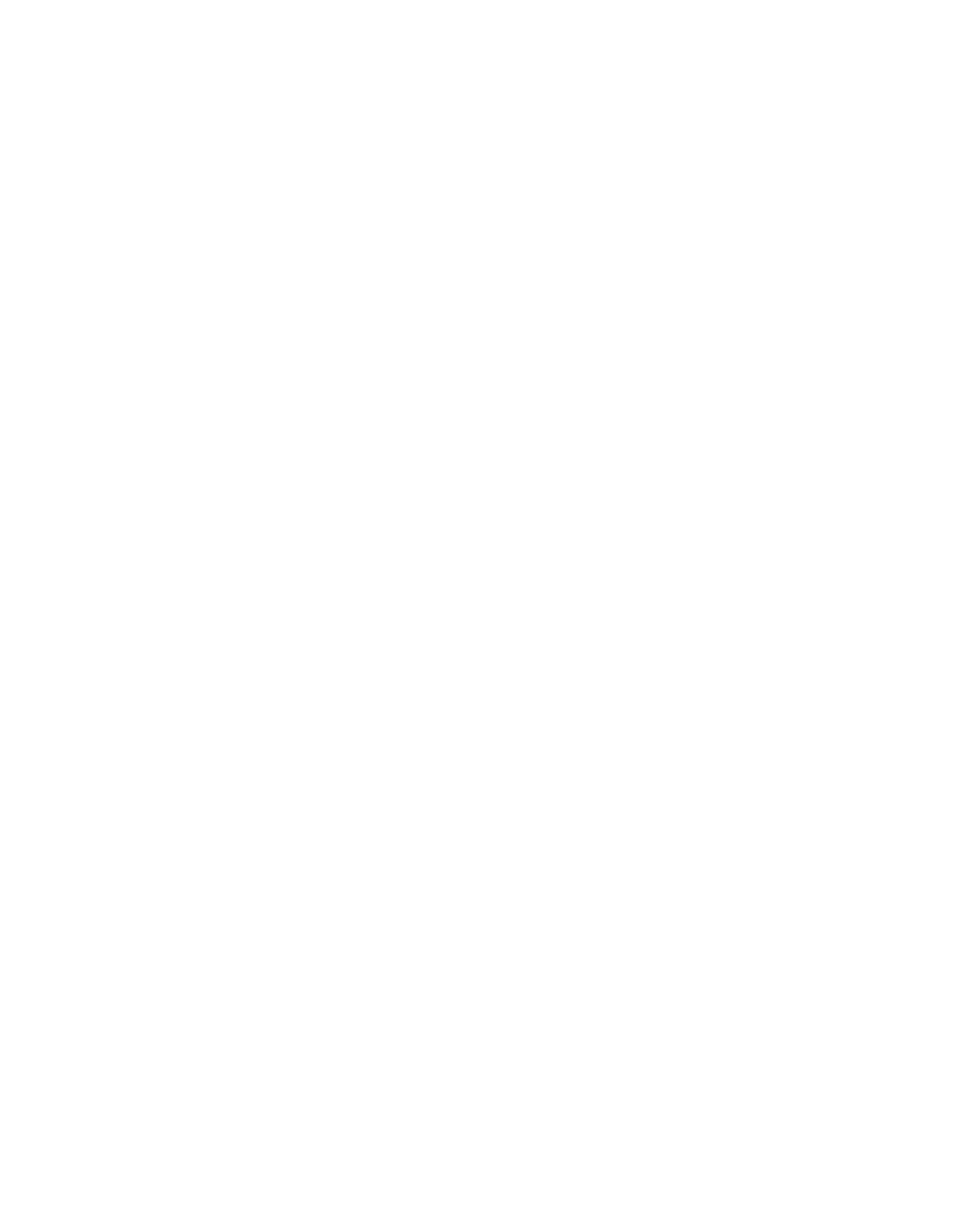## <span id="page-26-0"></span>Library Copying

Version 2.1, February 1999

Copyright (c) 1991, 1999 Free Software Foundation, Inc. 59 Temple Place – Suite 330, Boston, MA 02111-1307, USA

Everyone is permitted to copy and distribute verbatim copies of this license document, but changing it is not allowed.

[This is the first released version of the Lesser GPL. It also counts as the successor of the GNU Library Public License, version 2, hence the version number 2.1.]

## Preamble

The licenses for most software are designed to take away your freedom to share and change it. By contrast, the GNU General Public Licenses are intended to guarantee your freedom to share and change free software—to make sure the software is free for all its users.

This license, the Lesser General Public License, applies to some specially designated software—typically libraries—of the Free Software Foundation and other authors who decide to use it. You can use it too, but we suggest you first think carefully about whether this license or the ordinary General Public License is the better strategy to use in any particular case, based on the explanations below.

When we speak of free software, we are referring to freedom of use, not price. Our General Public Licenses are designed to make sure that you have the freedom to distribute copies of free software (and charge for this service if you wish); that you receive source code or can get it if you want it; that you can change the software and use pieces of it in new free programs; and that you are informed that you can do these things.

To protect your rights, we need to make restrictions that forbid distributors to deny you these rights or to ask you to surrender these rights. These restrictions translate to certain responsibilities for you if you distribute copies of the library or if you modify it.

For example, if you distribute copies of the library, whether gratis or for a fee, you must give the recipients all the rights that we gave you. You must make sure that they, too, receive or can get the source code. If you link other code with the library, you must provide complete object files to the recipients, so that they can relink them with the library after making changes to the library and recompiling it. And you must show them these terms so they know their rights.

We protect your rights with a two-step method: (1) we copyright the library, and (2) we offer you this license, which gives you legal permission to copy, distribute and/or modify the library.

To protect each distributor, we want to make it very clear that there is no warranty for the free library. Also, if the library is modified by someone else and passed on, the recipients should know that what they have is not the original version, so that the original author's reputation will not be affected by problems that might be introduced by others.

Finally, software patents pose a constant threat to the existence of any free program. We wish to make sure that a company cannot effectively restrict the users of a free program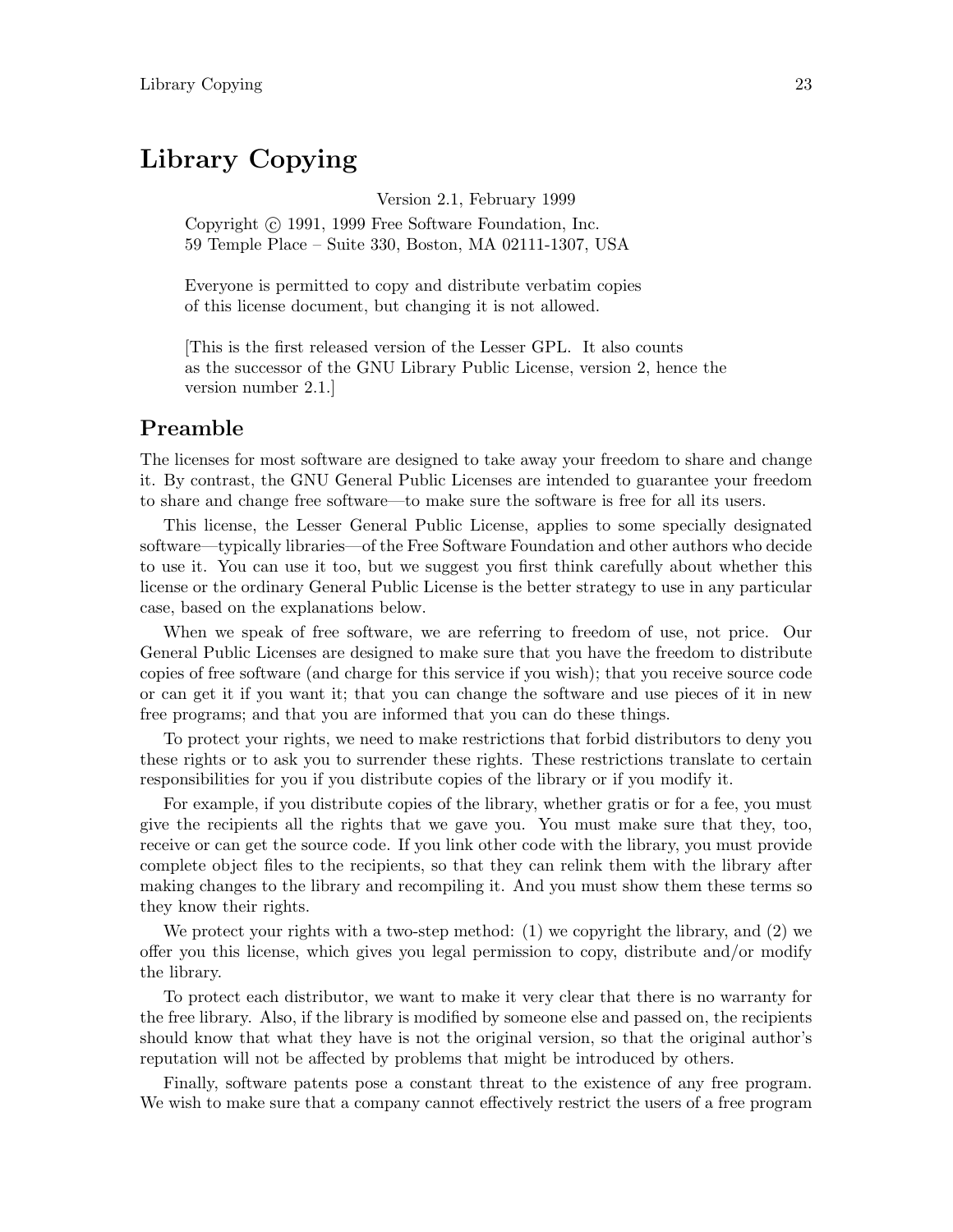by obtaining a restrictive license from a patent holder. Therefore, we insist that any patent license obtained for a version of the library must be consistent with the full freedom of use specified in this license.

Most GNU software, including some libraries, is covered by the ordinary GNU General Public License. This license, the GNU Lesser General Public License, applies to certain designated libraries, and is quite different from the ordinary General Public License. We use this license for certain libraries in order to permit linking those libraries into non-free programs.

When a program is linked with a library, whether statically or using a shared library, the combination of the two is legally speaking a combined work, a derivative of the original library. The ordinary General Public License therefore permits such linking only if the entire combination fits its criteria of freedom. The Lesser General Public License permits more lax criteria for linking other code with the library.

We call this license the Lesser General Public License because it does Less to protect the user's freedom than the ordinary General Public License. It also provides other free software developers Less of an advantage over competing non-free programs. These disadvantages are the reason we use the ordinary General Public License for many libraries. However, the Lesser license provides advantages in certain special circumstances.

For example, on rare occasions, there may be a special need to encourage the widest possible use of a certain library, so that it becomes a de-facto standard. To achieve this, non-free programs must be allowed to use the library. A more frequent case is that a free library does the same job as widely used non-free libraries. In this case, there is little to gain by limiting the free library to free software only, so we use the Lesser General Public License.

In other cases, permission to use a particular library in non-free programs enables a greater number of people to use a large body of free software. For example, permission to use the GNU C Library in non-free programs enables many more people to use the whole GNU operating system, as well as its variant, the GNU/Linux operating system.

Although the Lesser General Public License is Less protective of the users' freedom, it does ensure that the user of a program that is linked with the Library has the freedom and the wherewithal to run that program using a modified version of the Library.

The precise terms and conditions for copying, distribution and modification follow. Pay close attention to the difference between a "work based on the library" and a "work that uses the library". The former contains code derived from the library, whereas the latter must be combined with the library in order to run.

## TERMS AND CONDITIONS FOR COPYING, DISTRIBUTION AND MODIFICATION

0. This License Agreement applies to any software library or other program which contains a notice placed by the copyright holder or other authorized party saying it may be distributed under the terms of this Lesser General Public License (also called "this License"). Each licensee is addressed as "you".

A "library" means a collection of software functions and/or data prepared so as to be conveniently linked with application programs (which use some of those functions and data) to form executables.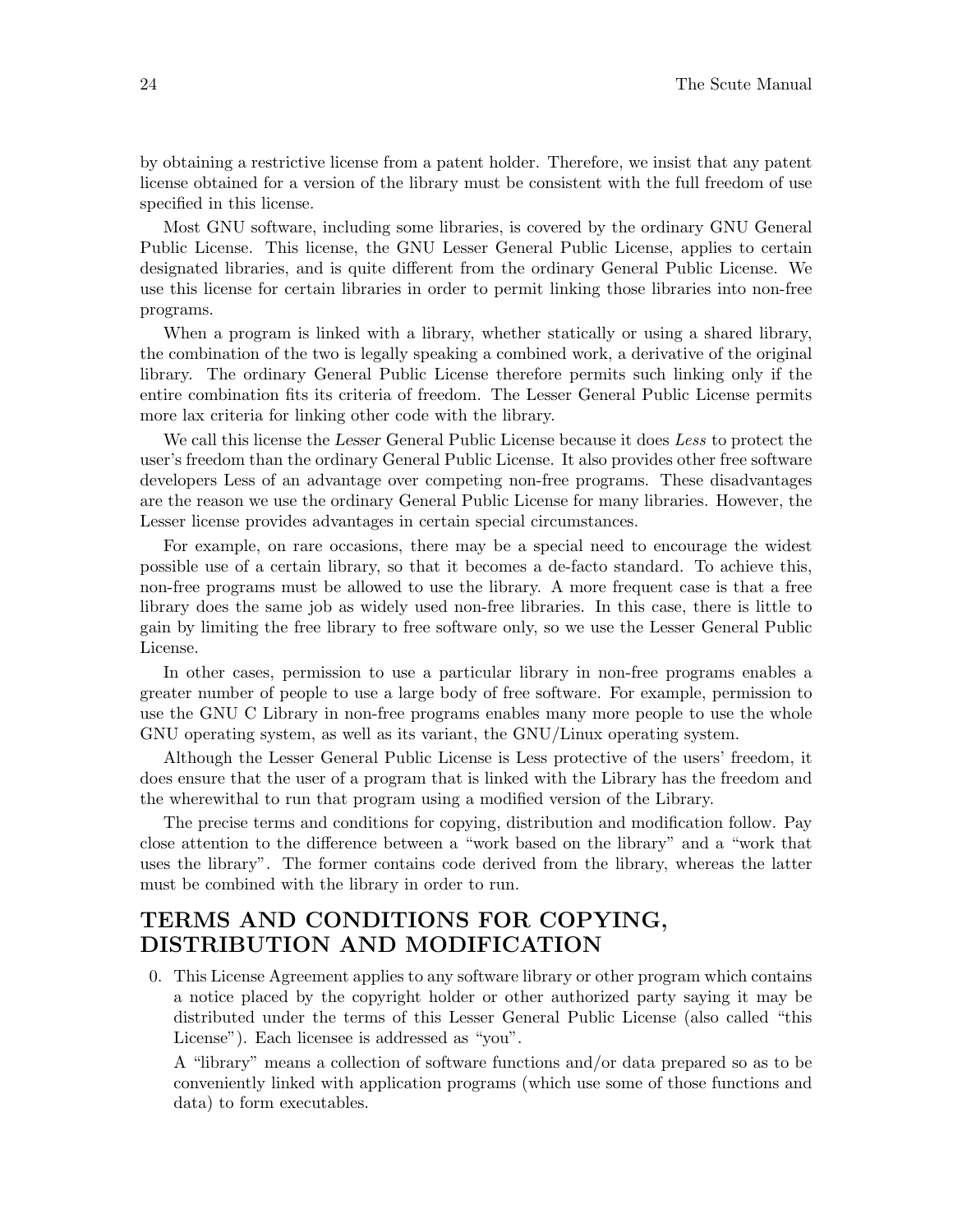The "Library", below, refers to any such software library or work which has been distributed under these terms. A "work based on the Library" means either the Library or any derivative work under copyright law: that is to say, a work containing the Library or a portion of it, either verbatim or with modifications and/or translated straightforwardly into another language. (Hereinafter, translation is included without limitation in the term "modification".)

"Source code" for a work means the preferred form of the work for making modifications to it. For a library, complete source code means all the source code for all modules it contains, plus any associated interface definition files, plus the scripts used to control compilation and installation of the library.

Activities other than copying, distribution and modification are not covered by this License; they are outside its scope. The act of running a program using the Library is not restricted, and output from such a program is covered only if its contents constitute a work based on the Library (independent of the use of the Library in a tool for writing it). Whether that is true depends on what the Library does and what the program that uses the Library does.

1. You may copy and distribute verbatim copies of the Library's complete source code as you receive it, in any medium, provided that you conspicuously and appropriately publish on each copy an appropriate copyright notice and disclaimer of warranty; keep intact all the notices that refer to this License and to the absence of any warranty; and distribute a copy of this License along with the Library.

You may charge a fee for the physical act of transferring a copy, and you may at your option offer warranty protection in exchange for a fee.

- 2. You may modify your copy or copies of the Library or any portion of it, thus forming a work based on the Library, and copy and distribute such modifications or work under the terms of Section 1 above, provided that you also meet all of these conditions:
	- a. The modified work must itself be a software library.
	- b. You must cause the files modified to carry prominent notices stating that you changed the files and the date of any change.
	- c. You must cause the whole of the work to be licensed at no charge to all third parties under the terms of this License.
	- d. If a facility in the modified Library refers to a function or a table of data to be supplied by an application program that uses the facility, other than as an argument passed when the facility is invoked, then you must make a good faith effort to ensure that, in the event an application does not supply such function or table, the facility still operates, and performs whatever part of its purpose remains meaningful.

(For example, a function in a library to compute square roots has a purpose that is entirely well-defined independent of the application. Therefore, Subsection 2d requires that any application-supplied function or table used by this function must be optional: if the application does not supply it, the square root function must still compute square roots.)

These requirements apply to the modified work as a whole. If identifiable sections of that work are not derived from the Library, and can be reasonably considered independent and separate works in themselves, then this License, and its terms, do not apply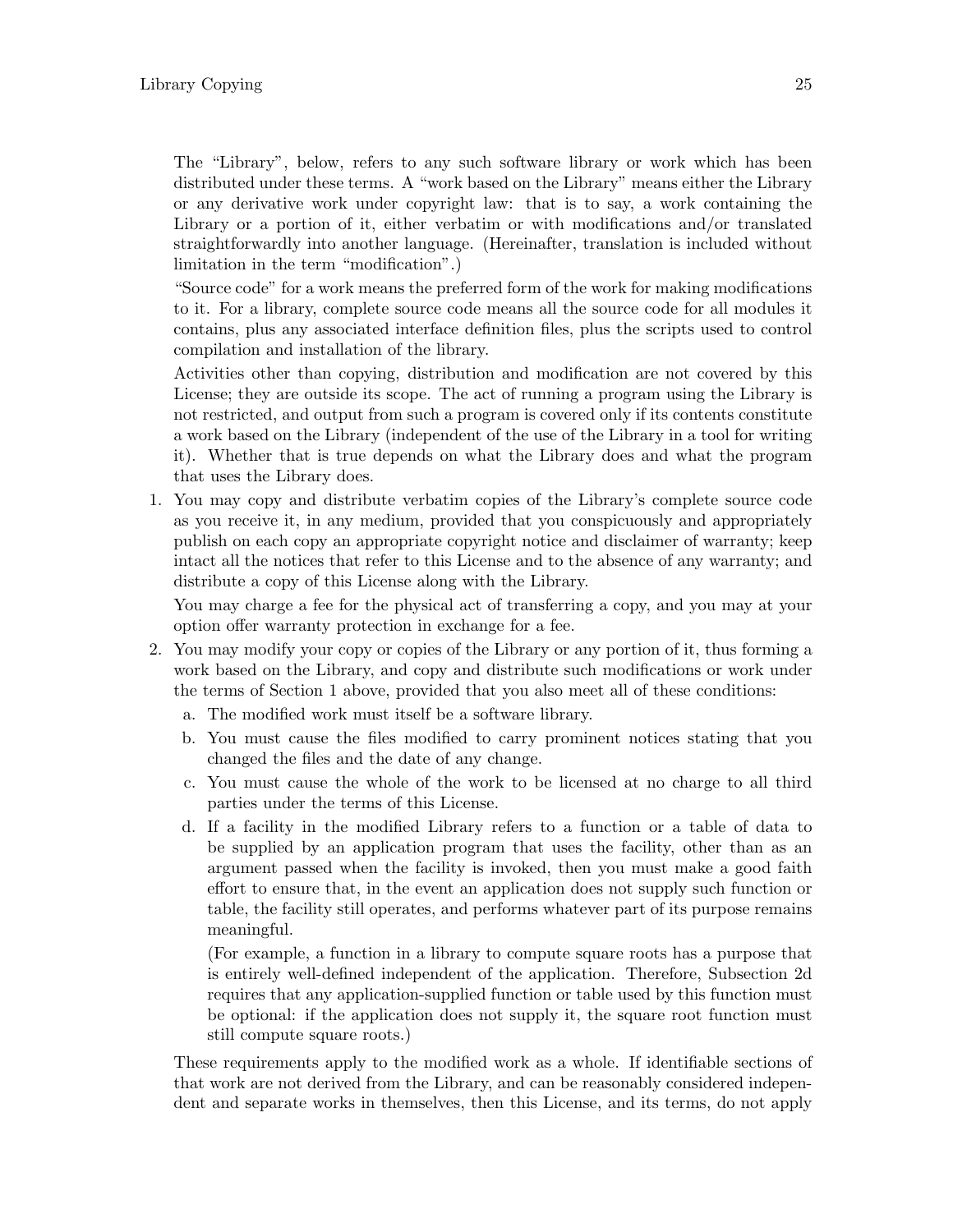to those sections when you distribute them as separate works. But when you distribute the same sections as part of a whole which is a work based on the Library, the distribution of the whole must be on the terms of this License, whose permissions for other licensees extend to the entire whole, and thus to each and every part regardless of who wrote it.

Thus, it is not the intent of this section to claim rights or contest your rights to work written entirely by you; rather, the intent is to exercise the right to control the distribution of derivative or collective works based on the Library.

In addition, mere aggregation of another work not based on the Library with the Library (or with a work based on the Library) on a volume of a storage or distribution medium does not bring the other work under the scope of this License.

3. You may opt to apply the terms of the ordinary GNU General Public License instead of this License to a given copy of the Library. To do this, you must alter all the notices that refer to this License, so that they refer to the ordinary GNU General Public License, version 2, instead of to this License. (If a newer version than version 2 of the ordinary GNU General Public License has appeared, then you can specify that version instead if you wish.) Do not make any other change in these notices.

Once this change is made in a given copy, it is irreversible for that copy, so the ordinary GNU General Public License applies to all subsequent copies and derivative works made from that copy.

This option is useful when you wish to copy part of the code of the Library into a program that is not a library.

4. You may copy and distribute the Library (or a portion or derivative of it, under Section 2) in object code or executable form under the terms of Sections 1 and 2 above provided that you accompany it with the complete corresponding machine-readable source code, which must be distributed under the terms of Sections 1 and 2 above on a medium customarily used for software interchange.

If distribution of object code is made by offering access to copy from a designated place, then offering equivalent access to copy the source code from the same place satisfies the requirement to distribute the source code, even though third parties are not compelled to copy the source along with the object code.

5. A program that contains no derivative of any portion of the Library, but is designed to work with the Library by being compiled or linked with it, is called a "work that uses the Library". Such a work, in isolation, is not a derivative work of the Library, and therefore falls outside the scope of this License.

However, linking a "work that uses the Library" with the Library creates an executable that is a derivative of the Library (because it contains portions of the Library), rather than a "work that uses the library". The executable is therefore covered by this License. Section 6 states terms for distribution of such executables.

When a "work that uses the Library" uses material from a header file that is part of the Library, the object code for the work may be a derivative work of the Library even though the source code is not. Whether this is true is especially significant if the work can be linked without the Library, or if the work is itself a library. The threshold for this to be true is not precisely defined by law.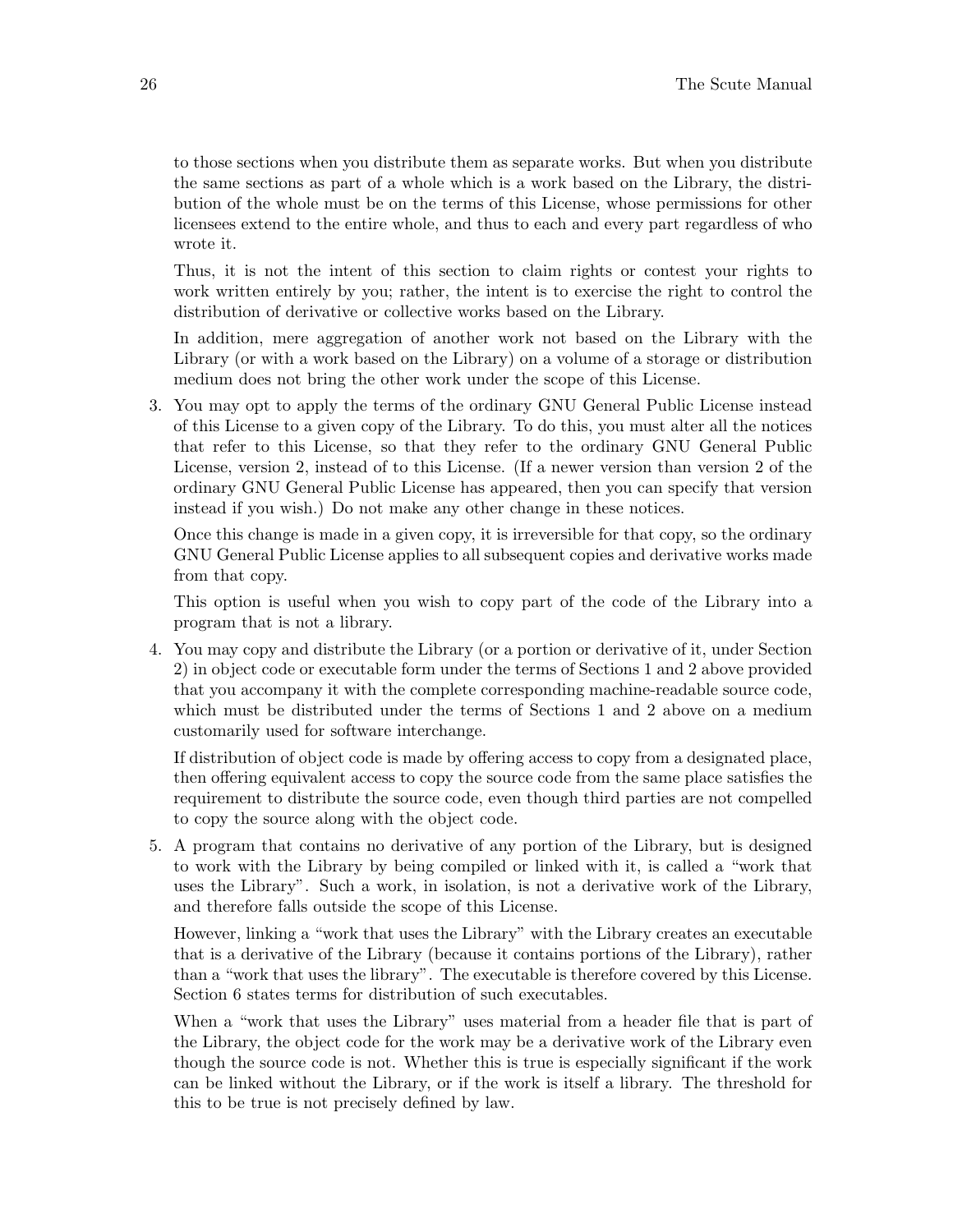If such an object file uses only numerical parameters, data structure layouts and accessors, and small macros and small inline functions (ten lines or less in length), then the use of the object file is unrestricted, regardless of whether it is legally a derivative work. (Executables containing this object code plus portions of the Library will still fall under Section 6.)

Otherwise, if the work is a derivative of the Library, you may distribute the object code for the work under the terms of Section 6. Any executables containing that work also fall under Section 6, whether or not they are linked directly with the Library itself.

6. As an exception to the Sections above, you may also combine or link a "work that uses the Library" with the Library to produce a work containing portions of the Library, and distribute that work under terms of your choice, provided that the terms permit modification of the work for the customer's own use and reverse engineering for debugging such modifications.

You must give prominent notice with each copy of the work that the Library is used in it and that the Library and its use are covered by this License. You must supply a copy of this License. If the work during execution displays copyright notices, you must include the copyright notice for the Library among them, as well as a reference directing the user to the copy of this License. Also, you must do one of these things:

- a. Accompany the work with the complete corresponding machine-readable source code for the Library including whatever changes were used in the work (which must be distributed under Sections 1 and 2 above); and, if the work is an executable linked with the Library, with the complete machine-readable "work that uses the Library", as object code and/or source code, so that the user can modify the Library and then relink to produce a modified executable containing the modified Library. (It is understood that the user who changes the contents of definitions files in the Library will not necessarily be able to recompile the application to use the modified definitions.)
- b. Use a suitable shared library mechanism for linking with the Library. A suitable mechanism is one that (1) uses at run time a copy of the library already present on the user's computer system, rather than copying library functions into the executable, and (2) will operate properly with a modified version of the library, if the user installs one, as long as the modified version is interface-compatible with the version that the work was made with.
- c. Accompany the work with a written offer, valid for at least three years, to give the same user the materials specified in Subsection 6a, above, for a charge no more than the cost of performing this distribution.
- d. If distribution of the work is made by offering access to copy from a designated place, offer equivalent access to copy the above specified materials from the same place.
- e. Verify that the user has already received a copy of these materials or that you have already sent this user a copy.

For an executable, the required form of the "work that uses the Library" must include any data and utility programs needed for reproducing the executable from it. However, as a special exception, the materials to be distributed need not include anything that is normally distributed (in either source or binary form) with the major components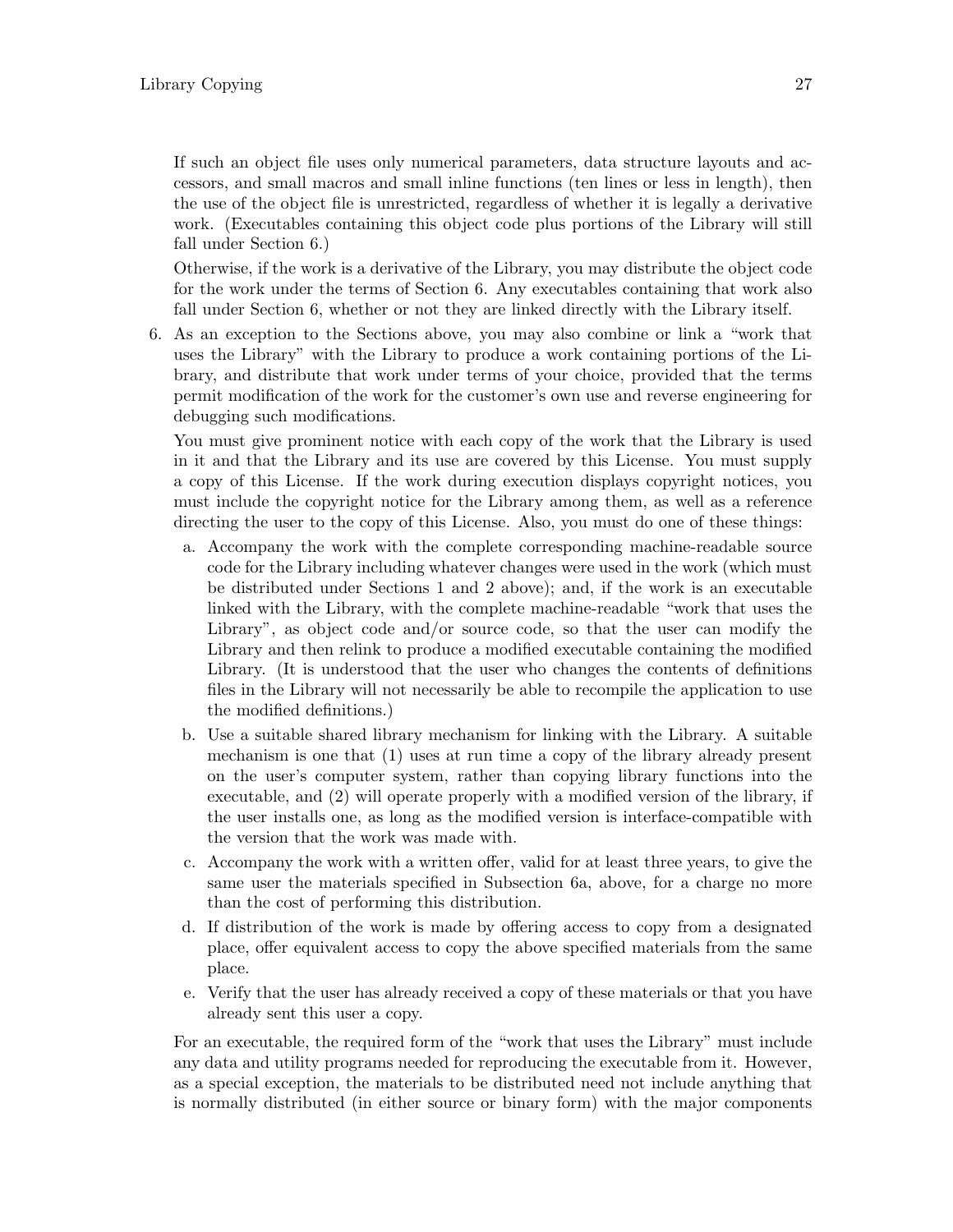(compiler, kernel, and so on) of the operating system on which the executable runs, unless that component itself accompanies the executable.

It may happen that this requirement contradicts the license restrictions of other proprietary libraries that do not normally accompany the operating system. Such a contradiction means you cannot use both them and the Library together in an executable that you distribute.

- 7. You may place library facilities that are a work based on the Library side-by-side in a single library together with other library facilities not covered by this License, and distribute such a combined library, provided that the separate distribution of the work based on the Library and of the other library facilities is otherwise permitted, and provided that you do these two things:
	- a. Accompany the combined library with a copy of the same work based on the Library, uncombined with any other library facilities. This must be distributed under the terms of the Sections above.
	- b. Give prominent notice with the combined library of the fact that part of it is a work based on the Library, and explaining where to find the accompanying uncombined form of the same work.
- 8. You may not copy, modify, sublicense, link with, or distribute the Library except as expressly provided under this License. Any attempt otherwise to copy, modify, sublicense, link with, or distribute the Library is void, and will automatically terminate your rights under this License. However, parties who have received copies, or rights, from you under this License will not have their licenses terminated so long as such parties remain in full compliance.
- 9. You are not required to accept this License, since you have not signed it. However, nothing else grants you permission to modify or distribute the Library or its derivative works. These actions are prohibited by law if you do not accept this License. Therefore, by modifying or distributing the Library (or any work based on the Library), you indicate your acceptance of this License to do so, and all its terms and conditions for copying, distributing or modifying the Library or works based on it.
- 10. Each time you redistribute the Library (or any work based on the Library), the recipient automatically receives a license from the original licensor to copy, distribute, link with or modify the Library subject to these terms and conditions. You may not impose any further restrictions on the recipients' exercise of the rights granted herein. You are not responsible for enforcing compliance by third parties with this License.
- 11. If, as a consequence of a court judgment or allegation of patent infringement or for any other reason (not limited to patent issues), conditions are imposed on you (whether by court order, agreement or otherwise) that contradict the conditions of this License, they do not excuse you from the conditions of this License. If you cannot distribute so as to satisfy simultaneously your obligations under this License and any other pertinent obligations, then as a consequence you may not distribute the Library at all. For example, if a patent license would not permit royalty-free redistribution of the Library by all those who receive copies directly or indirectly through you, then the only way you could satisfy both it and this License would be to refrain entirely from distribution of the Library.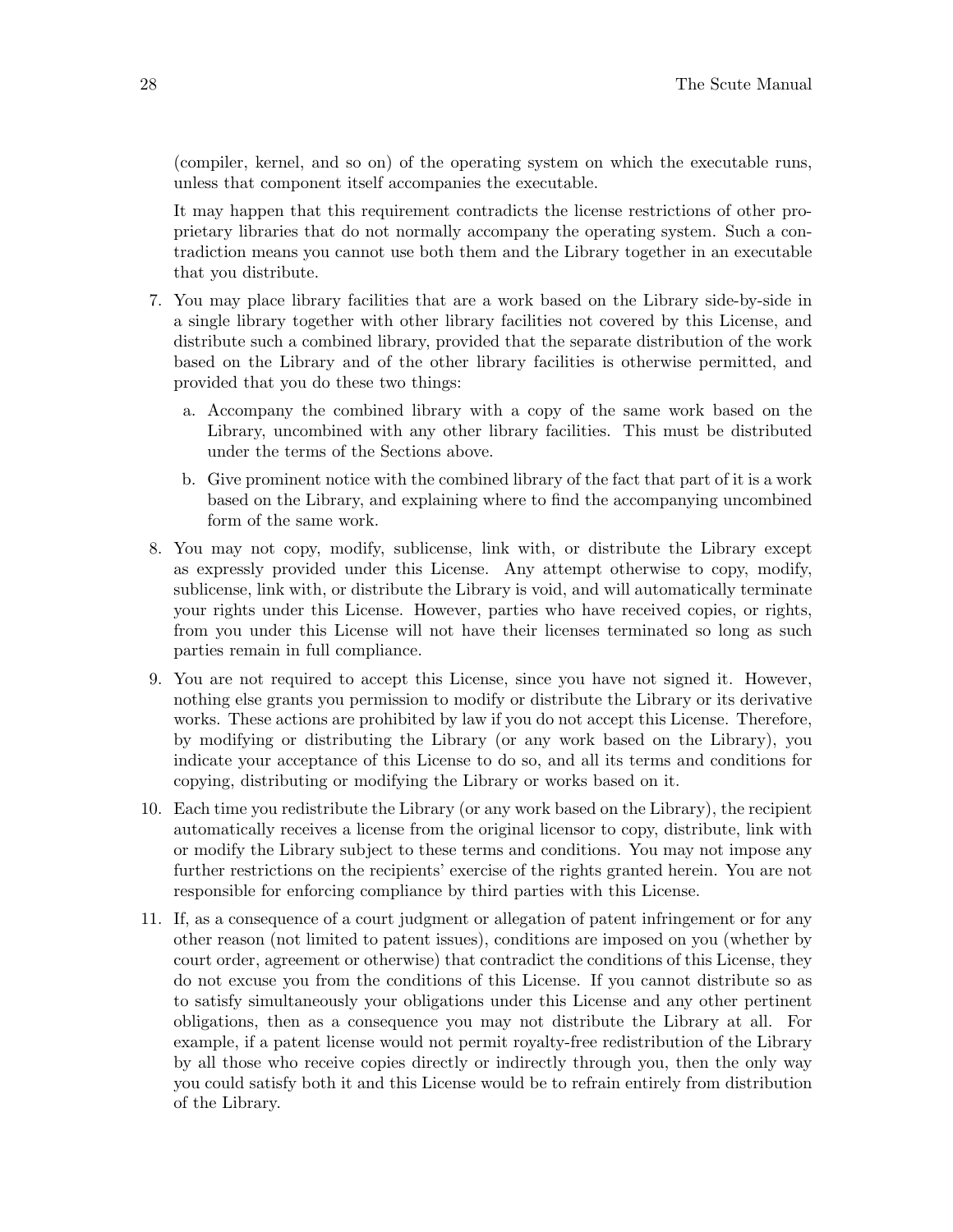If any portion of this section is held invalid or unenforceable under any particular circumstance, the balance of the section is intended to apply, and the section as a whole is intended to apply in other circumstances.

It is not the purpose of this section to induce you to infringe any patents or other property right claims or to contest validity of any such claims; this section has the sole purpose of protecting the integrity of the free software distribution system which is implemented by public license practices. Many people have made generous contributions to the wide range of software distributed through that system in reliance on consistent application of that system; it is up to the author/donor to decide if he or she is willing to distribute software through any other system and a licensee cannot impose that choice.

This section is intended to make thoroughly clear what is believed to be a consequence of the rest of this License.

- 12. If the distribution and/or use of the Library is restricted in certain countries either by patents or by copyrighted interfaces, the original copyright holder who places the Library under this License may add an explicit geographical distribution limitation excluding those countries, so that distribution is permitted only in or among countries not thus excluded. In such case, this License incorporates the limitation as if written in the body of this License.
- 13. The Free Software Foundation may publish revised and/or new versions of the Lesser General Public License from time to time. Such new versions will be similar in spirit to the present version, but may differ in detail to address new problems or concerns. Each version is given a distinguishing version number. If the Library specifies a version number of this License which applies to it and "any later version", you have the option of following the terms and conditions either of that version or of any later version published by the Free Software Foundation. If the Library does not specify a license version number, you may choose any version ever published by the Free Software Foundation.
- 14. If you wish to incorporate parts of the Library into other free programs whose distribution conditions are incompatible with these, write to the author to ask for permission. For software which is copyrighted by the Free Software Foundation, write to the Free Software Foundation; we sometimes make exceptions for this. Our decision will be guided by the two goals of preserving the free status of all derivatives of our free software and of promoting the sharing and reuse of software generally.

#### NO WARRANTY

- 15. BECAUSE THE LIBRARY IS LICENSED FREE OF CHARGE, THERE IS NO WARRANTY FOR THE LIBRARY, TO THE EXTENT PERMITTED BY APPLI-CABLE LAW. EXCEPT WHEN OTHERWISE STATED IN WRITING THE COPY-RIGHT HOLDERS AND/OR OTHER PARTIES PROVIDE THE LIBRARY "AS IS" WITHOUT WARRANTY OF ANY KIND, EITHER EXPRESSED OR IMPLIED, INCLUDING, BUT NOT LIMITED TO, THE IMPLIED WARRANTIES OF MER-CHANTABILITY AND FITNESS FOR A PARTICULAR PURPOSE. THE ENTIRE RISK AS TO THE QUALITY AND PERFORMANCE OF THE LIBRARY IS WITH YOU. SHOULD THE LIBRARY PROVE DEFECTIVE, YOU ASSUME THE COST OF ALL NECESSARY SERVICING, REPAIR OR CORRECTION.
- 16. IN NO EVENT UNLESS REQUIRED BY APPLICABLE LAW OR AGREED TO IN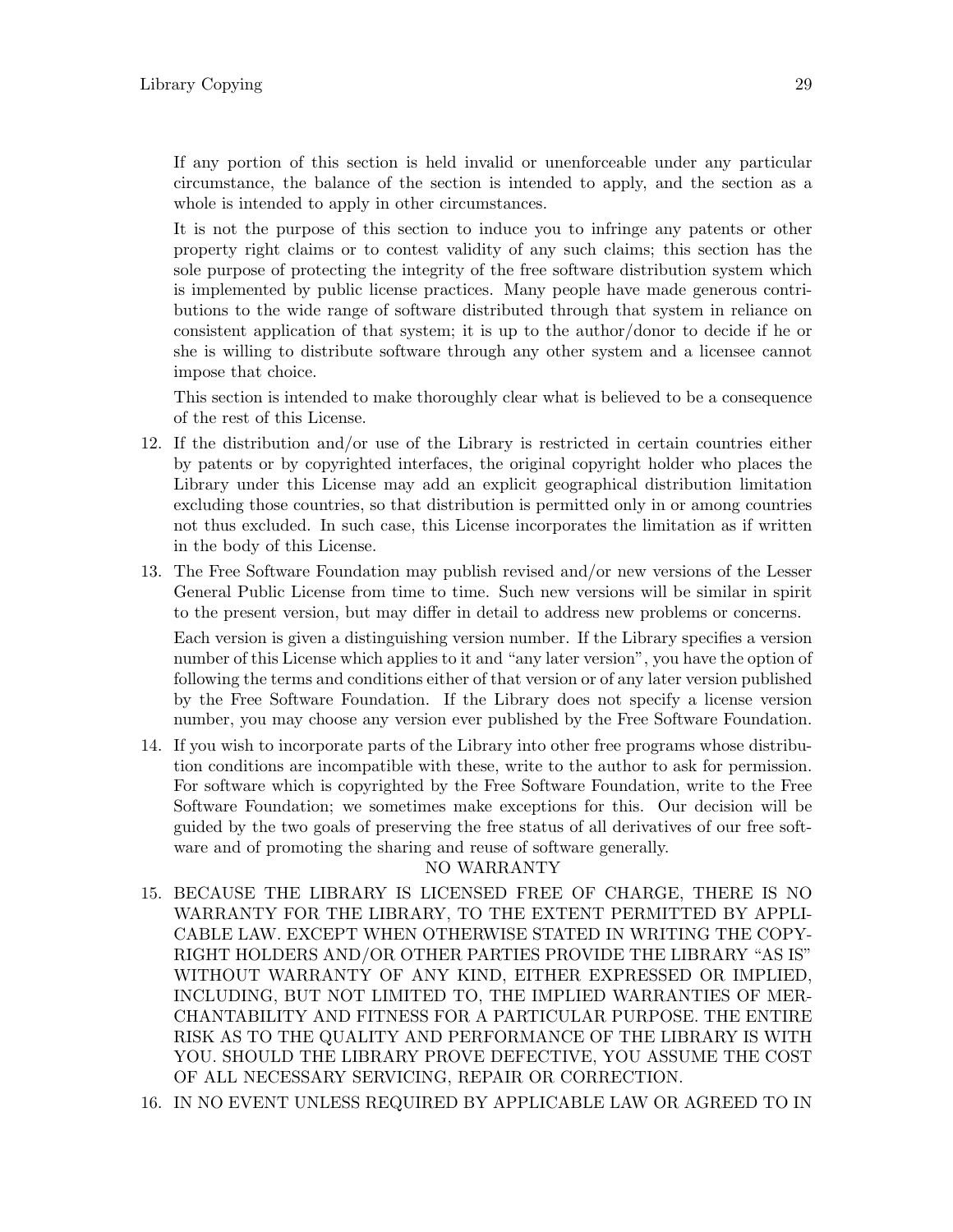WRITING WILL ANY COPYRIGHT HOLDER, OR ANY OTHER PARTY WHO MAY MODIFY AND/OR REDISTRIBUTE THE LIBRARY AS PERMITTED ABOVE, BE LIABLE TO YOU FOR DAMAGES, INCLUDING ANY GENERAL, SPECIAL, INCIDENTAL OR CONSEQUENTIAL DAMAGES ARISING OUT OF THE USE OR INABILITY TO USE THE LIBRARY (INCLUDING BUT NOT LIMITED TO LOSS OF DATA OR DATA BEING RENDERED INACCURATE OR LOSSES SUSTAINED BY YOU OR THIRD PARTIES OR A FAILURE OF THE LIBRARY TO OPERATE WITH ANY OTHER SOFTWARE), EVEN IF SUCH HOLDER OR OTHER PARTY HAS BEEN ADVISED OF THE POSSIBILITY OF SUCH DAMAGES.

## END OF TERMS AND CONDITIONS